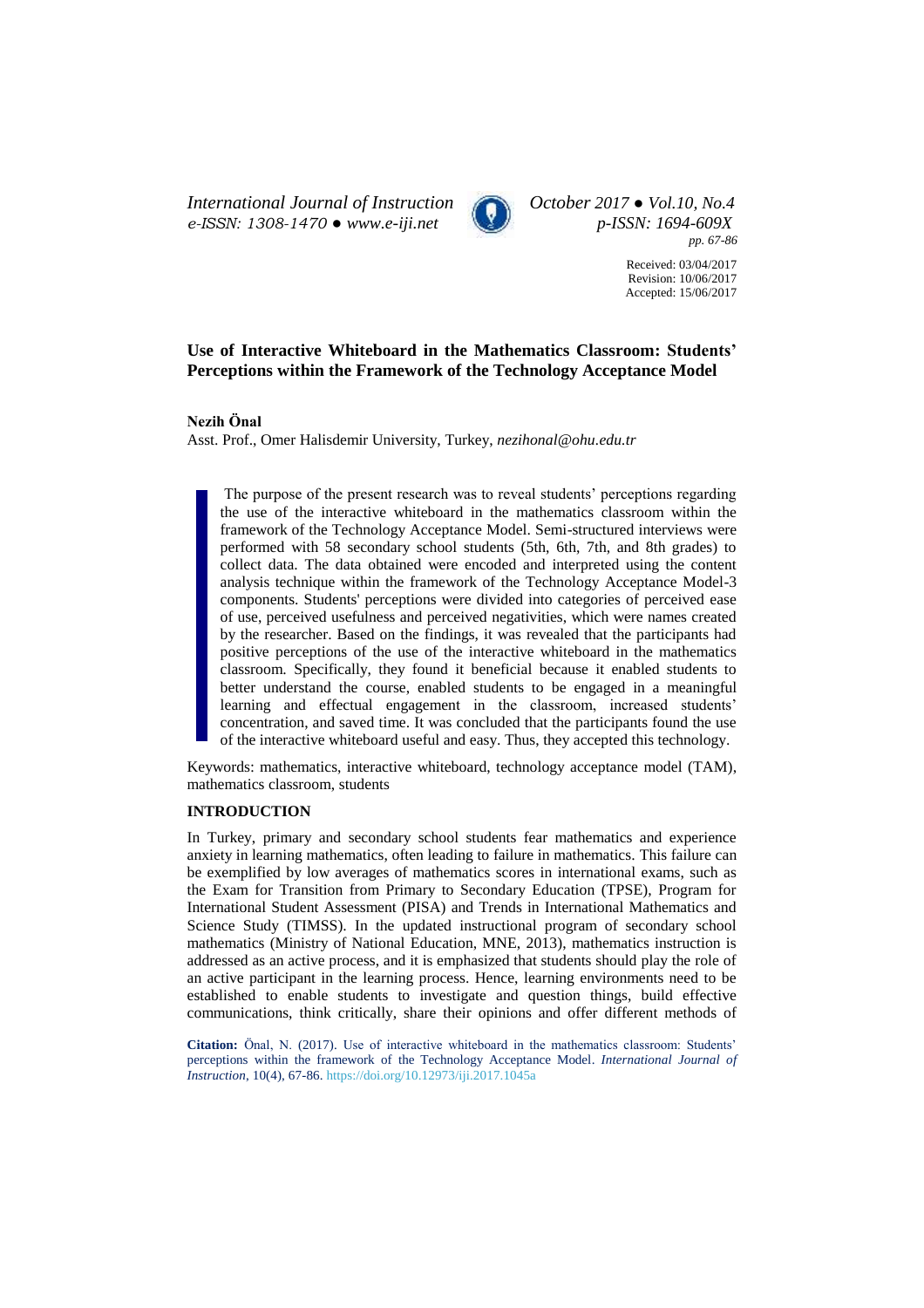solutions. Another area that should also be encouraged in the instructional program is the efficient use of information and communication technologies in mathematics instruction and learning.

The vision of the Turkish educational system regarding the information technologies specified by MNE (2013, p.1) is "To integrate advanced technologies with the educational system, support it with innovations, evaluate it to improve permanently, and achieve a student-centered and project-based education by using information technologies." It is especially emphasized that information and communication technologies which enable students to explore mathematical relations should be utilized and "such environments should be created to improve students' skills such as problemsolving, communicating, reasoning, etc. through modeling" (MNE, 2013, p.1).

Accordingly, it has been planned together with the Movement of Enhancing Opportunities and Improving Technology, which is a project by MNE, to equip more classrooms with tablet PCs and interactive whiteboards and to ensure that information and communication technologies are used by students and teachers efficiently. This is because it is obvious that several changes should be made in the learning and teaching process for the new generation learners, who have means to access information instantly and regard smartphones as part of their lives. Making use of these information and communication technologies, which are regarded as an indispensable component of their lives, may contribute to the teaching and learning of mathematics to the new generation learners who have maths anxiety. Consequently, children today need to learn how to use current methods and technologies.

Tablet PCs and interactive whiteboards, which have become popular tools in education instruction with the project FATIH, which was initiated in 2010 in Turkey, continue to be utilized in the classrooms to facilitate teaching. The plan of the project is based on equipping classrooms at all stages of education (high school, secondary school, primary school and preschool) with internet-connected computers, interactive whiteboards and projectors (Adıgüzel, Gürbulak & Sarıçayır, 2011). Even though the proliferation of those technologies is not at a desired level, it is necessary and important to benefit efficiently from tablet PCs, interactive whiteboards, and several cloud-based applications in education in general and in mathematics instruction in particular. Using these technologies, course contents, images, animations or simulations, which can be found on the Internet, can be utilized to enhance the quality and effectiveness of the instruction. The use of appropriate software technologies, especially in mathematics lessons, may be beneficial for meaningful learning (Önal, 2014).

Hew and Brush (2007) described technological integration in education as the use of all kinds of technologies by teachers in learning and teaching activities to increase student achievement. The view that integration of technologies contribute to the learning and teaching process is widespread. Furthermore, there are certain factors in the mechanisms of accepting and deciding to use technology for individuals. It is possible to explain these factors by means of the Technology Acceptance Model (TAM), which is a technological integration model developed by Davis (1989). TAM is a model based on the view that individuals make decisions in reference to the benefit they perceive in the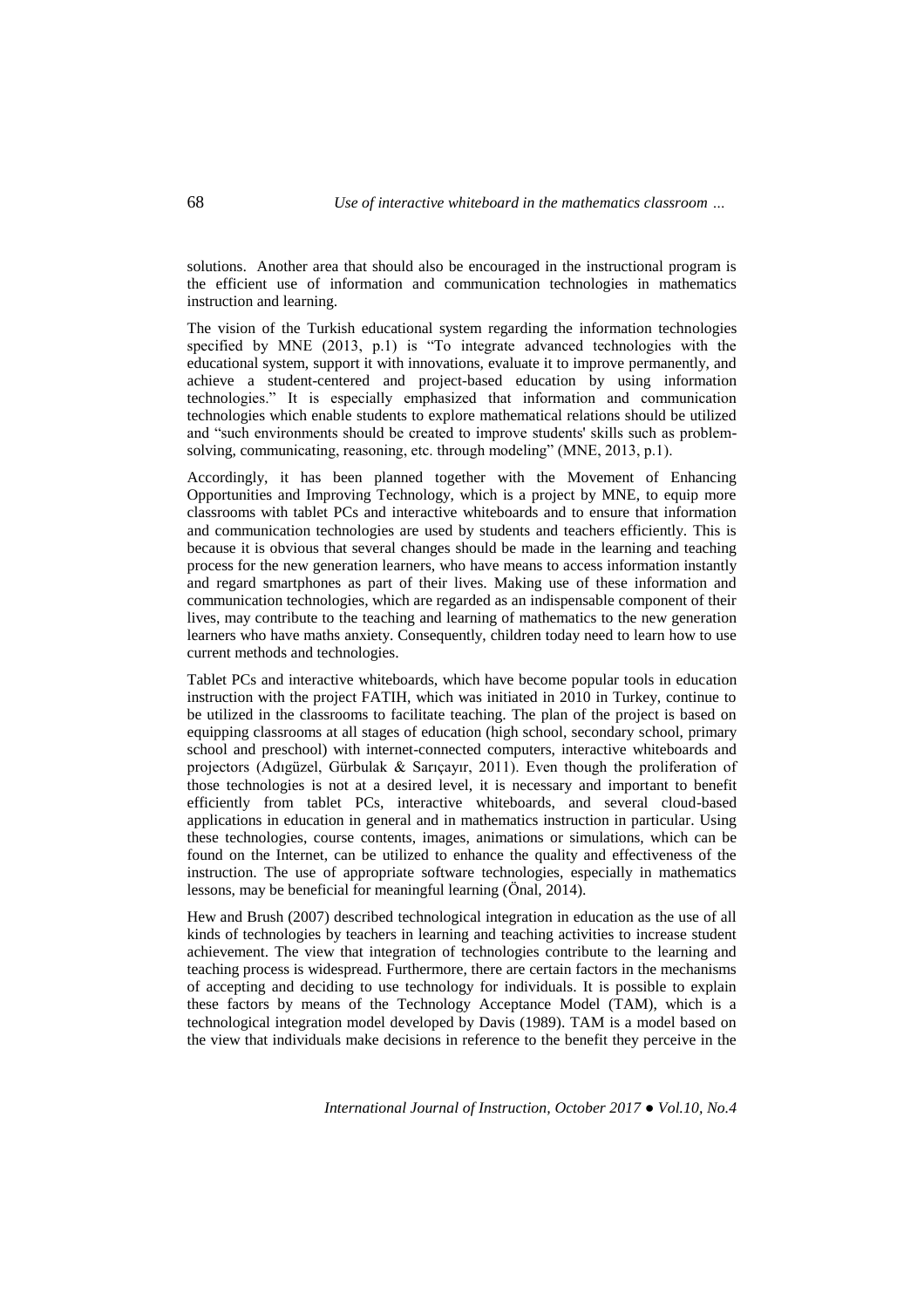# related technology and the ease of using that technology in the processes of accepting a technology and deciding to use it.

Davis' TAM (1989) has been broadened and updated through several studies and mentioned in the literature in various forms, namely the Technology Acceptance Model 2 (Venkatesh & Davis, 2000) and the Unified Theory of Acceptance and Use of Technology (Venkatesh, Morris, Davis & Davis, 2003). TAM was revised and broadened even further in several research studies (Venkatesh & Bala, 2008), leading to the development of Technology Acceptance Model 3 (TAM3). The variables of perceived ease of use, perceived usefulness, behavioral intention, and usage behavior remained important as basic structural variables in TAM3 just like in the original model. The relationships between these variables and the effects of certain external factors creating these variables were studied in TAM3. By this means, it was planned to estimate individuals' actual behaviors for using any technology (Davis et al., 1989). In short, according to TAM, when individuals believe that technology can be used easily, they also tend to believe that it is a useful technology. In addition, the higher the level of individuals' intention is towards using a technology, the easier it is for them to use technology and the more useful they find that technology. The possibility that individuals with stronger intentions to use technology utilize that technology in their real lives increases (Davis, 1989).

There are various research studies on TAM performed with different age groups. Most of the research studies in the literature were based on quantitative methods (Ng, Shroff, & Lim, 2013; Ma, Andersson & Streith, 2005; Teo, 2009; Teo, 2010; Teo, Ursavaş & Bahçekapılı, 2012; Turan & Çolakoğlu, 2008; Ursavaş, 2014; Ursavaş, Şahin & Mcilroy, 2014). For instance, a study by Ma, Andersson and Streith (2005) on the acceptance of computer technologies by teacher candidates reports that the perceived ease of use and perception of usefulness are extremely effective in the intention to use a computer. Teo (2009) stated that perceived usefulness has a direct impact on teacher candidates' attitudes towards and self-efficacies in computer use, but facilitators indirectly influence technology acceptance. Some studies which are based on qualitative research methods have examined the opinions of academicians, teachers and administrators in accordance with the TAM components (Menzi, Önal & Çalışkan, 2012; Görhan & Öncü, 2015). In their study with teachers and school administrators on the perceived ease of use and the perceived usefulness of the interactive whiteboard by using TAM-3, Görhan and Öncü (2015) found that the interactive whiteboard was problematic in terms of security and asserted that users had certain difficulties due to oversensitivity of the touch screen. Yet, in the same research, interactive whiteboard enabled the users to use the time efficiently and had the potential to enrich the learning process. The results showed that the participants found interactive whiteboards to be useful but difficult to use.

Some research studies in the related literature report that the use of interactive whiteboard contributes to learning and teaching processes and is more advantageous than the use of plain whiteboards (Beauchamp, 2004; Bunch, Robinson & Edwards, 2012; Cogill, 2002; Çoklar & Tercan, 2014). In each study on the subject, however,

# *Önal* 69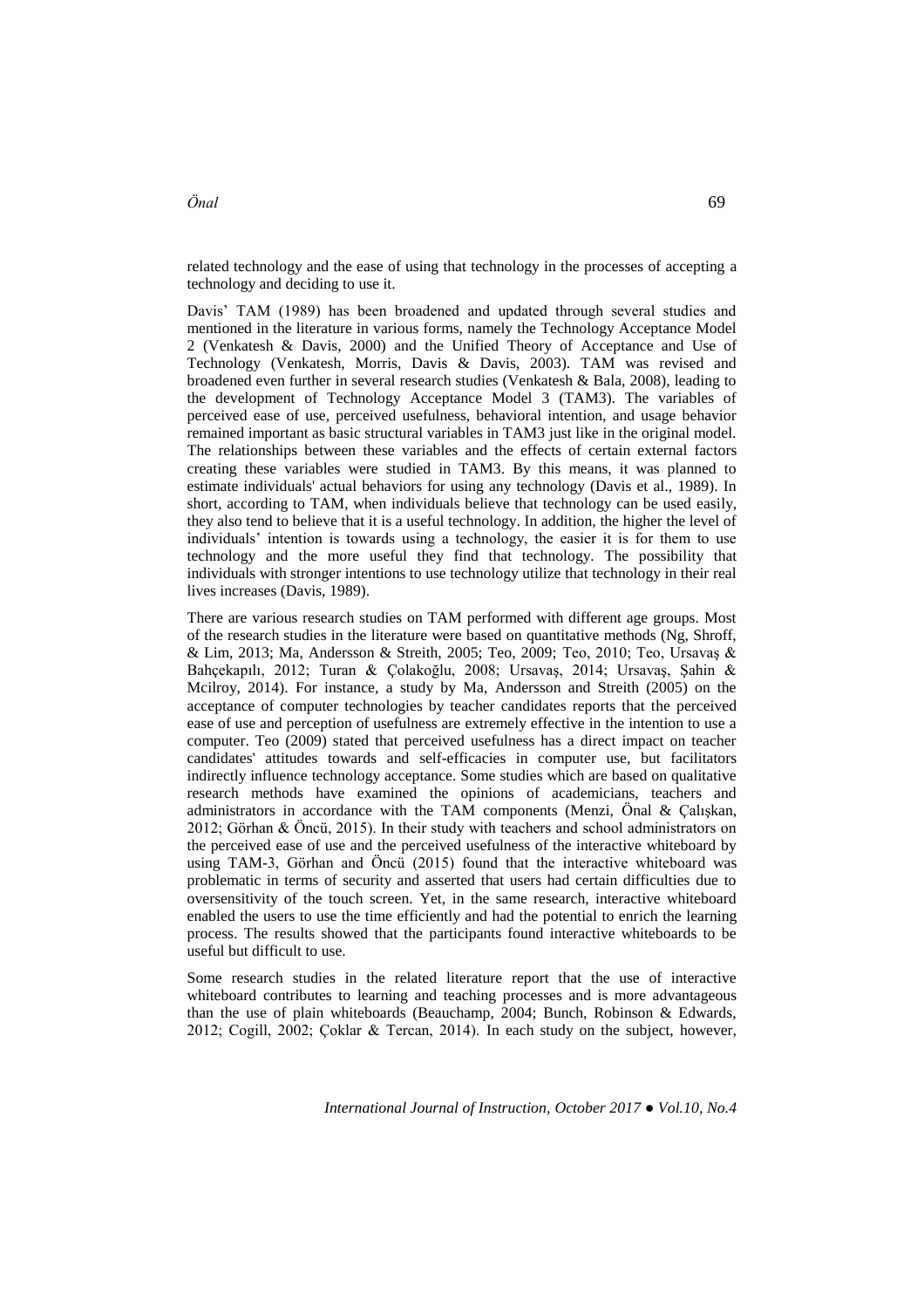teachers' opinions have been sought in general to evaluate the use of the interactive whiteboard in classrooms (Beauchamp, 2004; Bilici, 2011; Keser & Cetinkaya, 2013; Lau, 2011). It is also critical to gain insight into the opinions and thoughts of students who are the ones who are in direct confrontation with the use of the interactive whiteboard in classrooms and are literally the subject of interactive whiteboards. Thus, that the present research was conducted with students is of significance. Turkey's educational policies regarding the use of the interactive whiteboard in classrooms can be reviewed in accordance with the findings obtained in this research. Based on these findings, samples of greater sizes can be reached out to and the status of those samples can be identified to enhance and revise those policies. The results to be obtained can also provide important considerations for teachers who are basically the practitioners of instructional programs and the technological integration in education.

In the present research, the factors that determine students' levels of accepting the interactive whiteboard, which is becoming increasingly popular at schools in Turkey with the project FATIH, were examined within the framework of TAM3 (Venkatesh & Bala, 2008). TAM3, which is constituted by the basic components of Perceived Usefulness, Perceived Ease of Use, Behavioral Intention and Usage Behavior, and Individual Differences, System Characteristics, Social Influence and Facilitating Conditions, which affect those components, are presented in Figure 1.



#### Figure 1

Technology acceptance model-3 (Venkatesh & Bala, 2008)

The research emphasizes the use of the interactive whiteboard in the mathematics classroom, which often requires solving problems on the whiteboard. Students' opinions regarding the use of the interactive whiteboard in the mathematics classroom were formed based on the effects of certain external factors, which lead to the basic components of TAM3, namely Perceived Usefulness and Perceived Ease of Use and others. Another category was added after the encoding of the data obtained from the research group under the name of Perceived Negativities, which are likely to play an effective role in behavioral intention, and therefore, usage behaviors. From this point of view, the research question can be stated as follows: "What are secondary school students' perceptions regarding the use of the interactive whiteboard in the mathematics classroom?"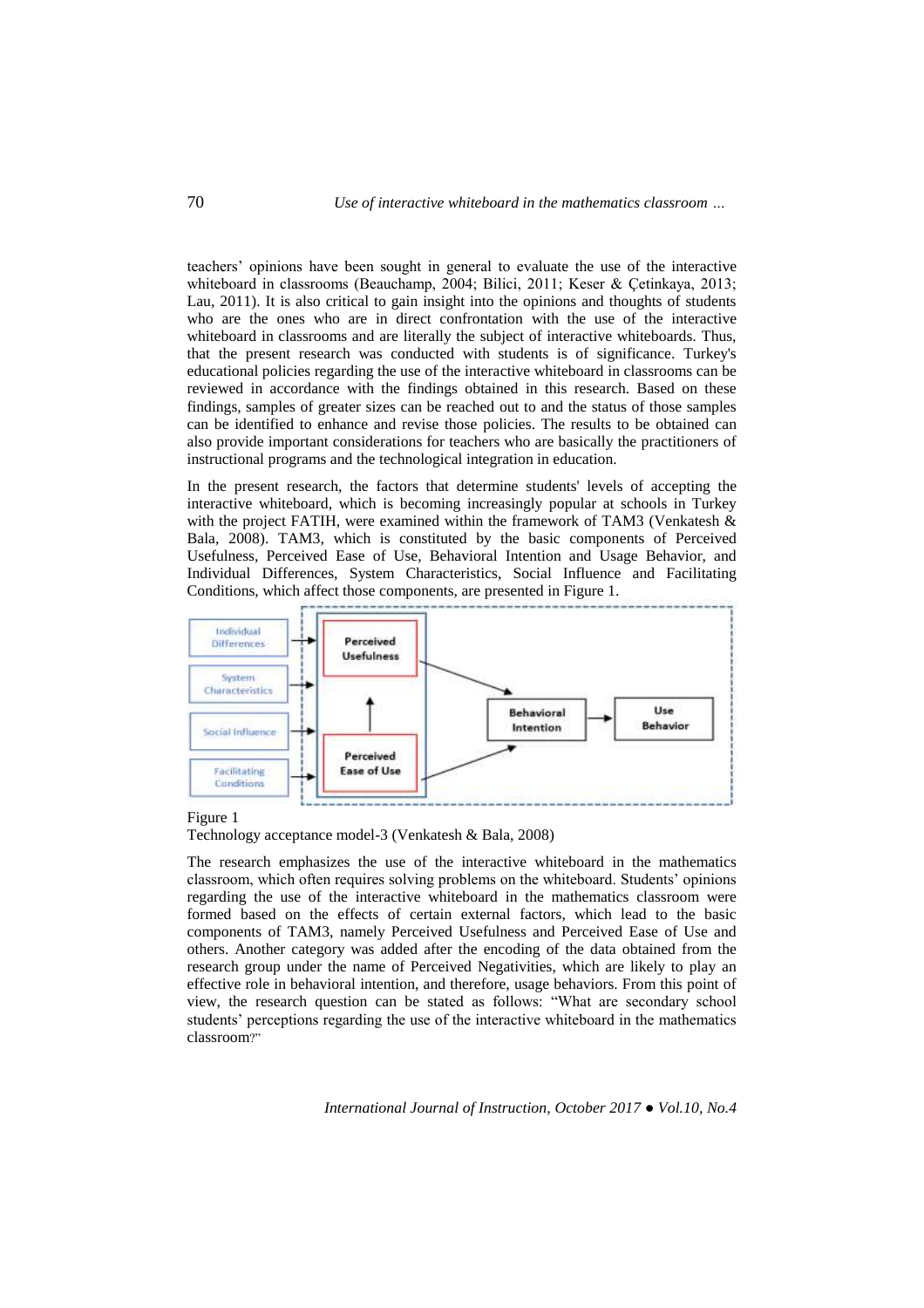# **METHOD**

## **Research Design**

The research method employed in the current study was the case study model, which is a qualitative research method (Yıldırım & Şimşek, 2008). The case study model was preferred because it provides the researcher with the chance to examine the case in question in depth through the questions "how" and "why" (Yin, 2003). Case studies, according to Merriam (1998), are studies conducted by focusing on a "specific case, event, program or phenomenon." Case study is considered as one of the best ways to achieve intensive definitions and analyses of a single unit or a system limited to an individual, a program or a group (Merriam, 1998). In the present research, a group of secondary school students were asked for their opinions regarding the use of the interactive whiteboard.

### **Participants**

The data were obtained from the students in 5th, 6th, 7th and 8th grades (N=58) who were attending a state secondary school affiliated to the Ministry of National Education. Demographic information of the students is given in Table 1 below.

#### Table 1

Demographic information of the students in the study group

| Demographic Information |                       | N  | $\%$  |
|-------------------------|-----------------------|----|-------|
| Gender                  | Female                | 36 | 62.07 |
|                         | Male                  | 22 | 37.93 |
|                         | $5th$ Grade           | 15 | 25.86 |
| Grade level             | $6th$ Grade           | 13 | 22.41 |
|                         | $7th$ Grade           | 20 | 34.48 |
|                         | 8 <sup>th</sup> Grade | 10 | 17.24 |
|                         |                       | 58 | 100.0 |

The researcher utilized the criterion sampling method, which is a purposive sampling method, in accordance with the objectives of the case study. The criterion for the sample selection was being a state school that was using interactive whiteboards in its classrooms within the scope of the project FATIH.

The researcher started collecting data from students in different grades, and interviews ended when data were eventually collected from 58 students. Data were collected from 58 students in the present research to reveal the opinions of students at different grade levels.

# **Data Collection**

Data in the present study were collected by means of interview questions. The aim of the questions posed by the researcher in the interview sheet was to reveal students' opinions regarding the use of the interactive whiteboard in the mathematics classroom. The questions were as follows:

(1) How did using the interactive whiteboard affect your interest in mathematics? Can you explain why you think so?; (2) What do you think the positive/useful and

*International Journal of Instruction, October 2017 ● Vol.10, No.4*

# *Önal* 71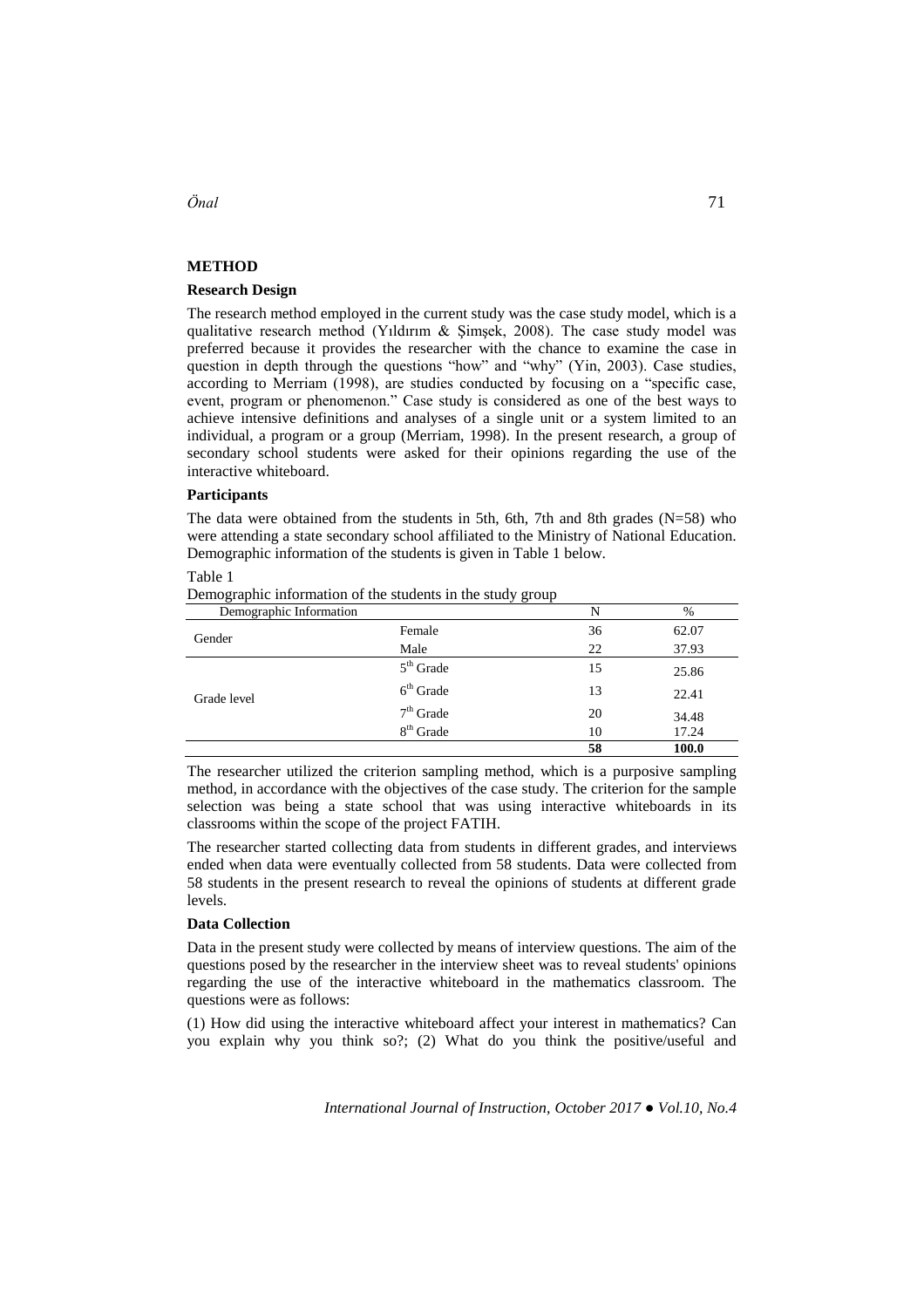negative/harmful aspects of using the interactive whiteboard in the mathematics classroom are?; (3) Which do you think is more useful in terms of going to the whiteboard to solve mathematical problems: the interactive whiteboard or the whiteboard? Can you explain your reasons?; (4) How does using the interactive whiteboard affect your mathematics learning process?

## **Analysis of Data**

Within the scope of this study, the interview forms administered to the students were checked one by one and numbered starting from 1. Each interview transcript was given a code (S1, S2....S58), and the findings were presented under those codes so that the students' names would not be disclosed in the research. The analysis was performed by means of encoding using the open coding method described as the "effort to reveal the meaning within the pieces of data (text, sentence, and paragraph) by questioning them" (Berg, 2001). The data obtained in the research were analyzed by the researcher and a mathematics teacher. Separate encodings were performed by the two experts, and a consensus was reached on some codes. The results obtained in both analyses were examined in detail and carefully, their underlying meanings were discussed, and they were categorized under certain themes with 100-percent consensus.

To achieve validity and reliability in case studies, it is recommended that the researcher extend the time he/she remains within the "case" studied. At the end of the research, the researcher shared the main results with the participants and took their opinions to describe the case as accurate and impartial as possible. This is one of the precautions taken to ensure the validity and reliability of the research. Finally, the researcher received expert opinion from a researcher working in the same field about how accurate the results obtained were since this can enable the results to be supported and alternative explanations to be made for the results (Merriam, 1998).

To ensure the validity of the study, how the research was conducted and the data were collected were explained, and the data obtained were reported in detail. Moreover, a precaution was taken for the validity of the research by citing directly from the participants when reporting the results (Yıldırım & Şimşek, 2008).

In addition to increase reliability in a case study, the researcher needs to define the processes followed, support them with related documents, develop the research gradually and systematically and report it. The researcher also needs to create a database that can be utilized by others so that the research can be replicated (Yin, 2003). To determine the consistency of separate encodings by the two researchers, the answers to each question obtained from the analyses of the interview responses were handled and compared one by one.

# **FINDINGS**

The research findings were coded based on the components of TAM3, namely *Perceived Ease of Use* and *Perceived Usefulness*. Yet, another category named *Perceived Negativities* was created using the data obtained. All the data were presented in three categories and under several themes.

# **Perceived Ease of Use**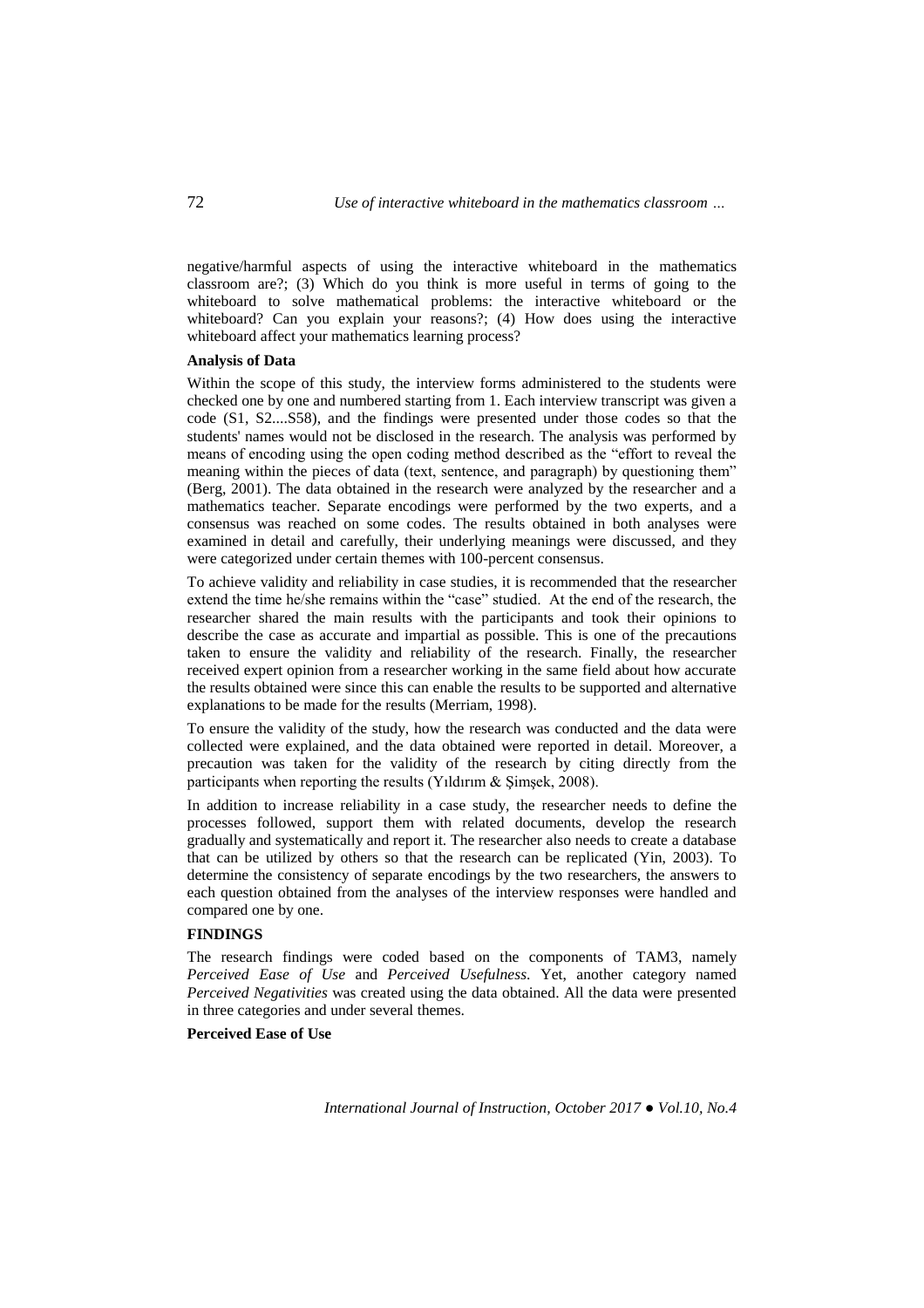Based on the answers given to the questions, student opinions were gathered under three themes in TAM3: (1) Facilitating Conditions, (2) System Characteristics, and (3) Individual Differences. These themes are presented in Table 2.

Table 2

| Codes and Themes Regarding the Perceived Ease of Use for the Use of Interactive |  |  |  |  |
|---------------------------------------------------------------------------------|--|--|--|--|
| Whiteboards                                                                     |  |  |  |  |

| Theme                                                                                                                                                      | Code                                                                          | Students $(5^{th}$ - $6^{th}$ - $7^{th}$ - $8^{th}$ grades)*                                                                                                                                            | Code<br>Number (f) |
|------------------------------------------------------------------------------------------------------------------------------------------------------------|-------------------------------------------------------------------------------|---------------------------------------------------------------------------------------------------------------------------------------------------------------------------------------------------------|--------------------|
| Facilitating<br>Conditions                                                                                                                                 | Using video and internet images                                               | S1, S6, S13, S17, S19, S23, S28, S30,<br>S34, S45                                                                                                                                                       | 10                 |
|                                                                                                                                                            | Loading the course sources<br>(books, tests) on the interactive<br>whiteboard | S5, S13, S17, S18, S33, S34, S36,<br>S39                                                                                                                                                                | 8                  |
|                                                                                                                                                            | Facilitating the teacher's job                                                | S <sub>1</sub> , S <sub>2</sub> , S <sub>3</sub> , S <sub>6</sub> , S <sub>10</sub> , S <sub>13</sub>                                                                                                   | 6                  |
|                                                                                                                                                            | Accessing different sources easily<br>via internet                            | S <sub>18</sub> , S <sub>36</sub> , S <sub>38</sub> , S <sub>39</sub> , S <sub>40</sub>                                                                                                                 | 5                  |
|                                                                                                                                                            | Facilitating the course work                                                  | S <sub>1</sub> , S <sub>2</sub> , S <sub>3</sub> , S <sub>14</sub> , S <sub>15</sub>                                                                                                                    | 5                  |
|                                                                                                                                                            | Drawing geometric shapes easily                                               | S32, S36, S45, S57                                                                                                                                                                                      | 4                  |
| System<br>Characteristics                                                                                                                                  | Visual and voice effect                                                       | S <sub>1</sub> , S <sub>4</sub> , S <sub>7</sub> , S <sub>8</sub> , S <sub>12</sub> , S <sub>18</sub> , S <sub>21</sub> , S <sub>23</sub> ,<br>S27, S28, S29, S30, S42, S43, S51,<br>S54, S55, S56, S57 | 19                 |
|                                                                                                                                                            | Not requiring pen, ink, chalk                                                 | S <sub>1</sub> , S <sub>3</sub> , S <sub>4</sub> , S <sub>6</sub> , S <sub>12</sub> , S <sub>16</sub> , S <sub>18</sub> , S <sub>19</sub> ,<br>S20, S30, S39, S43, S46, S52                             | 14                 |
|                                                                                                                                                            | Use of touch screen like tablets                                              | S7, S15, S25, S28, S49, S50, S52                                                                                                                                                                        | 7                  |
| Individual<br><b>Differences</b>                                                                                                                           | Easy and convenient writing and<br>erasing                                    | S1, S2, S4, S8, S9, S10, S14, S21,<br>S37, S38, S41, S43, S47, S49, S50,<br>S51                                                                                                                         | 16                 |
|                                                                                                                                                            | <b>Fast writing</b>                                                           | S <sub>1</sub> , S <sub>5</sub> , S <sub>6</sub> , S <sub>12</sub> , S <sub>16</sub> , S <sub>17</sub> , S <sub>23</sub>                                                                                | 7                  |
|                                                                                                                                                            | Less need to write in the<br>notebook                                         | S21, S39, S40, S44, S46, S47                                                                                                                                                                            | 6                  |
| *5 <sup>th</sup> grade= S1, S2,S15, **6 <sup>th</sup> grade= S16, S17,S28, ***7 <sup>th</sup> grade= S29, S30,S48, ****8 <sup>th</sup> grade= S49, S50,S58 |                                                                               |                                                                                                                                                                                                         |                    |

Perceived ease of use is described as individuals' belief in using a system (or a technology) effortlessly (Davis et al., 1989). What is meant with the perceived ease of use in this research is to reveal students' thoughts on what conveniences the use of interactive whiteboard in the mathematics classroom can provide.

According to TAM3, efficient technological integration is quite important for perceived ease of use. The ease of use perceived by the students who participated in the interviews for the use of the interactive whiteboard was encoded within the framework of the answers given to the interview questions. As seen in Table 2, the students reported under the theme *facilitating conditions* that the interactive whiteboard allows the use of videos and internet images and the books, activities, problems and tests they use in the classroom are saved on the whiteboard. In addition, some of the students stated that interactive whiteboards facilitate the job of their teachers, they use the whiteboard to access different course sources and types of questions via the internet, and they find it very convenient when drawing geometric shapes in the mathematics classroom and the interactive whiteboard facilitates the classroom. Some of the student opinions forming the facilitating conditions in the research were exemplified as follows: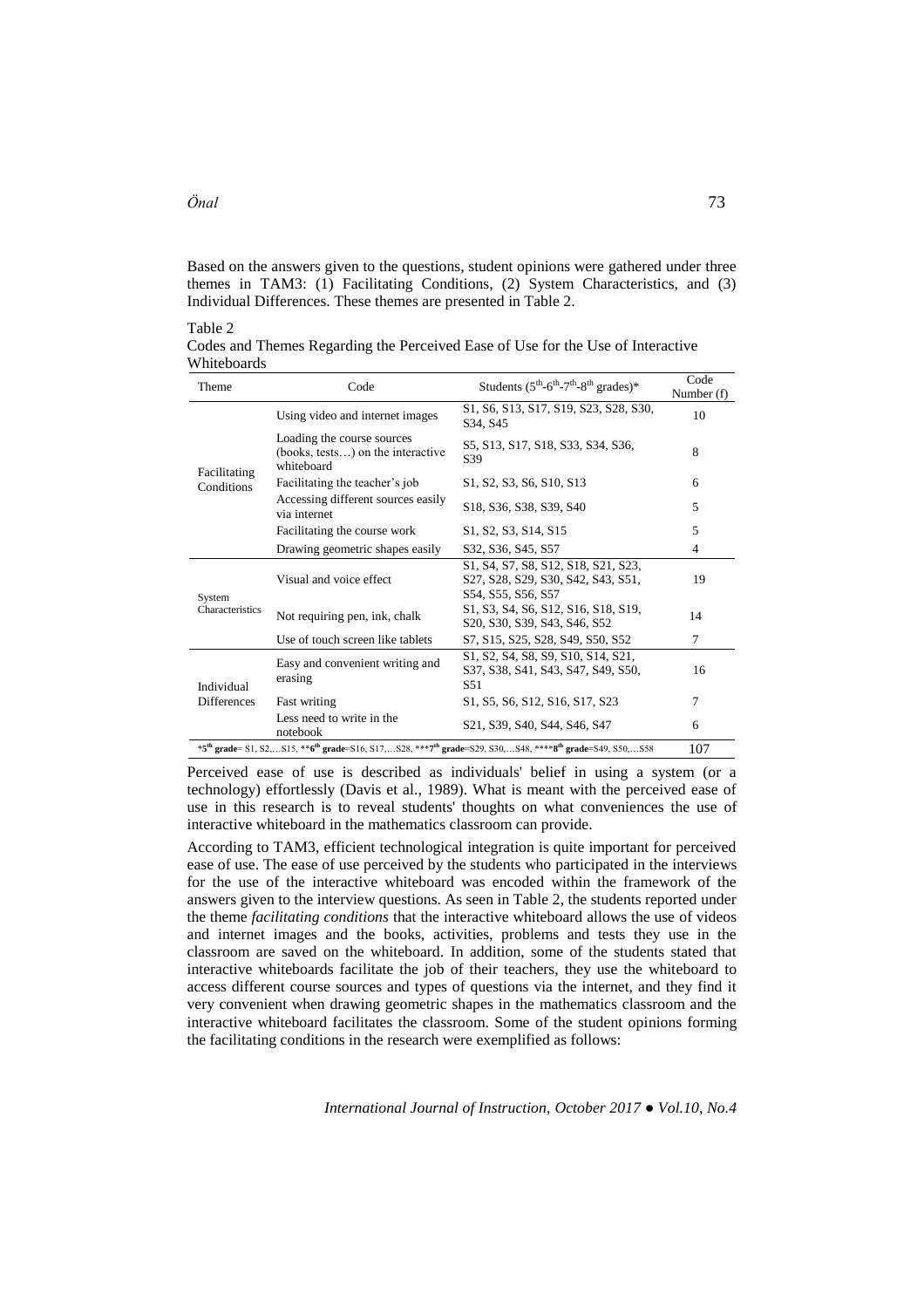S1: "We can easily solve the problems on the smart whiteboard and it facilitates our classes. We can analyze the research questions and watch an instructive video in the class. Without the smart whiteboards, we couldn't watch videos or do research with the traditional boards. And chalks used to be broken all the time. We can do it all now. The teacher can easily open the pictures on the smart whiteboard..."

S18: "We can find the necessary information on the smart whiteboard in a faster way. We can find the subjects of the course. And we can open the same textbook with ours on the smart whiteboard."

S40: "We can solve the problems in our textbook in a more detailed way on the smart whiteboard. And we can also solve other problems on the smart whiteboard via the internet. We can benefit from other sources. We don't have to write down the questions. We come by many types of questions."

S57: "We comprehend the subjects related to geometric shapes in mathematics more easily and conveniently."

Another theme in the present study was the *system characteristics*. The codes that emerged under this theme were the easiness and benefits provided by the interactive whiteboard system. Accordingly, opinions that students held in that the interactive whiteboard was easy to use because it provides visual and voice effect and does not require a pen, ink, and chalk, and has a touch screen like tablets were gathered under the theme of *system characteristics*. Some of the student opinions forming the system characteristics in the research were exemplified as follows:

S7: "The smart whiteboard made me concentrate better. Colors and shapes look livelier. Its resemblance to tablet PCs makes it easier for us. We can solve more questions."

S52: "I think one of the positive aspects of the interactive whiteboard is that we don't get to use a pen. We don't use ink."

S30: "I think the interactive whiteboard is better than a plain whiteboard. We run out of the pen when writing on the plain whiteboard and it affects us negatively. But the smart whiteboard has a single pen. And it doesn't run out. That's why it is more advantageous for us than the plain one."

Student opinions on the use of interactive whiteboard in the mathematics classroom may also vary by their individual differences (psychomotor skill differences as well as cognitive differences of students). It is possible to state under the *individual differences* theme that they find it easy and convenient to write and erase on the interactive whiteboard; whiteboards allow students to write faster or it makes them write in the notebook less frequently, thereby enabling them to follow the lesson better. Some of the student opinions forming the individual differences in terms of the perceived ease of use were exemplified as follows:

S51: "The interactive whiteboard is more useful, easier and more practical than the plain whiteboard because it is harder to write and erase things on the plain whiteboard; an interactive whiteboard is more helpful and simpler."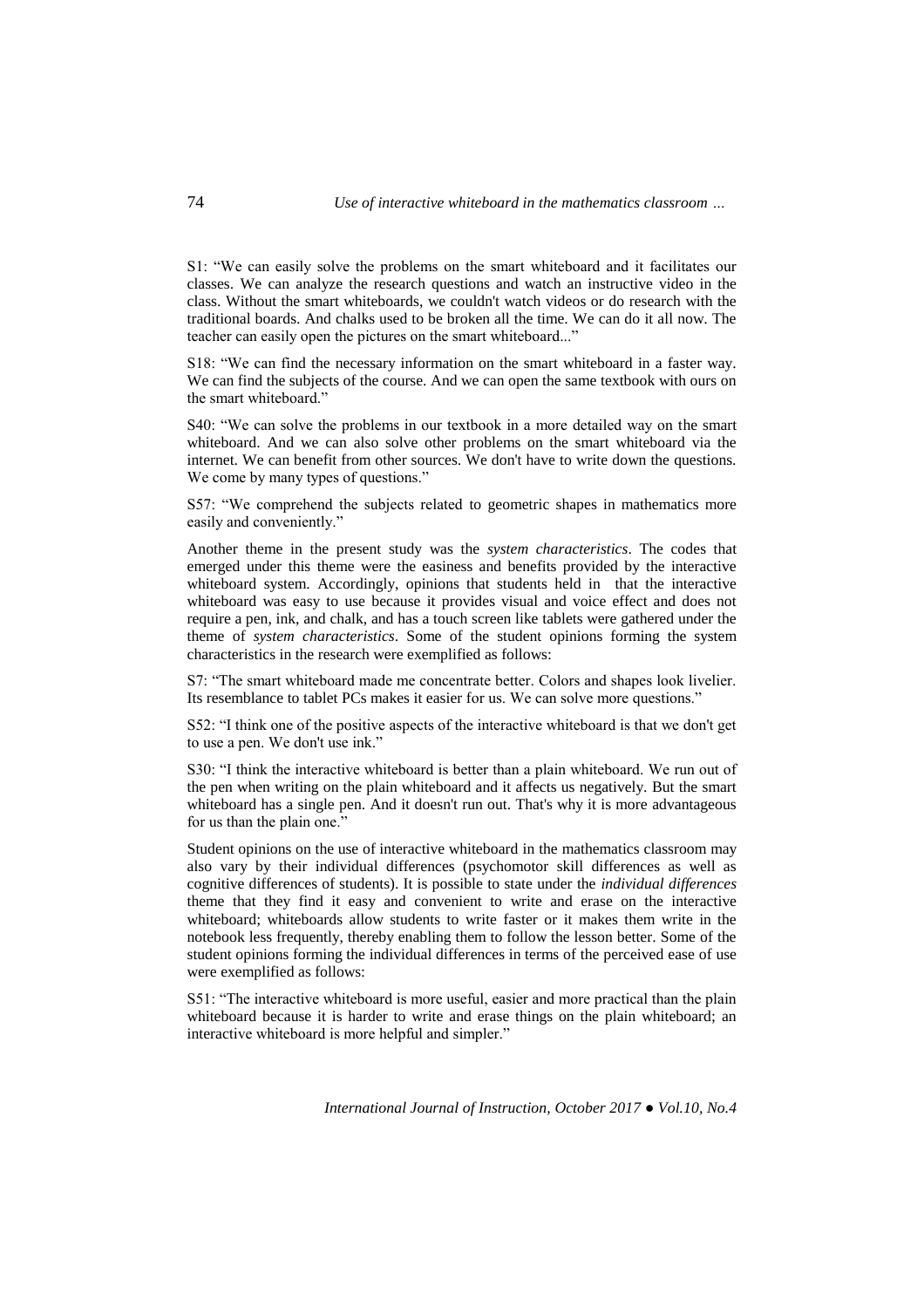S43: "I like mathematics better with the use of the smart whiteboard in the mathematics classroom. I think using a smart whiteboard is helpful. We couldn't make the questions fit on the plain whiteboard. The ink would run out. We would buy a new one each week. These problems ended thanks to the interactive whiteboard. It is easier to use this whiteboard. For example, it used to be harder to erase writings on the plain one. But you can erase all of them with one button on the smart whiteboard. The questions can be zoomed in and you can move on to an empty page.

# **Perceived Usefulness**

According to the students' opinions, perceived usefulness can be combined under three main themes of TAM3: (1) Individual Differences, (2) Social Influence, and (3) System Characteristics. These themes are presented in Table 3.

#### Table 3

Codes and Themes Regarding the Perceived Usefulness for the Use of Interactive Whiteboards.

| Theme                            | Code                                                  | Students $(5^{th} - 6^{th} - 7^{th} - 8^{th}$ grades)*                                                                                                                                                       | Code Number<br>(f) |
|----------------------------------|-------------------------------------------------------|--------------------------------------------------------------------------------------------------------------------------------------------------------------------------------------------------------------|--------------------|
| Individual<br><b>Differences</b> | Understanding the course<br>better                    | S1, S2, S3, S4, S6, S8, S11, S12, S17,<br>S <sub>19</sub> , S <sub>22</sub> , S <sub>24</sub> , S <sub>25</sub> , S <sub>26</sub> , S <sub>28</sub> , S <sub>29</sub> ,<br>S30, S40, S41, S42, S43, S45, S46 | 23                 |
|                                  | Comprehending faster                                  | S29, S30, S32, S35, S39, S41, S42,<br>S43, S45, S58                                                                                                                                                          | 10                 |
|                                  | Learning in a meaningful<br>way                       | S5, S11, S12, S50, S52, S54, S56, S57,<br>S58                                                                                                                                                                | 9                  |
|                                  | Concentrating on<br>motivation in the class           | S <sub>1</sub> , S <sub>4</sub> , S <sub>5</sub> , S <sub>7</sub> , S <sub>8</sub> , S <sub>26</sub> , S <sub>41</sub> , S <sub>42</sub> , S <sub>43</sub>                                                   | 9                  |
|                                  | Increase in achievement                               | S27, S28, S41, S48                                                                                                                                                                                           | 4                  |
|                                  | Facilitating self-<br>development                     | S31, S34, S42                                                                                                                                                                                                | 3                  |
| Social Influence                 | Facilitating efficient<br>engagement                  | S5, S6, S7, S9, S11, S20, S22, S24,<br>S <sub>29</sub> , S <sub>32</sub> , S <sub>44</sub> , S <sub>50</sub> , S <sub>53</sub>                                                                               | 13                 |
|                                  | Bringing in positive<br>attitude towards the class    | S4, S5, S6, S8, S10, S11, S12, S14,<br>S32, S43, S45, S47                                                                                                                                                    | 12                 |
|                                  | Increasing the willingness<br>to go to the whiteboard | S <sub>1</sub> , S <sub>5</sub> , S <sub>7</sub> , S <sub>8</sub> , S <sub>12</sub> , S <sub>29</sub> , S <sub>32</sub> , S <sub>33</sub> ,<br>S34, S35, S43, S44                                            | 12                 |
|                                  | Making the class more<br>fun and enjoyable            | S20, S25, S26, S29, S30, S31, S35,<br>S41, S42, S57                                                                                                                                                          | 10                 |
| System<br>Characteristics        | Facilitating solving more<br>problems                 | S1, S3, S4, S5, S6, S7, S8, S9, S12,<br>S13, S18, S19, S20, S21, S23, S24,<br>S49, S55, S52, S53, S58                                                                                                        | 21                 |
|                                  | Being time saving                                     | S9, S13, S15, S17, S34, S38, S39, S42,<br>S43, S44, S46, S47, S48, S51, S53                                                                                                                                  | 15                 |
|                                  | Attractiveness                                        | S <sub>16</sub> , S <sub>19</sub> , S <sub>20</sub> , S <sub>21</sub> , S <sub>29</sub> , S <sub>32</sub> , S <sub>34</sub> ,<br>S36, S42, S45, S47, S49, S50, S51                                           | 14                 |
|                                  | <b>Facilitating solving</b><br>problems in detail     | S8, S10, S29, S30, S31, S33, S36, S39,<br>S40, S43, S44, S45, S46, S48                                                                                                                                       | 14                 |
| S50,S58                          |                                                       | *5 <sup>th</sup> grade= S1, S2,S15, **6 <sup>th</sup> grade= S16, S17,S28, ***7 <sup>th</sup> grade= S29, S30,S48, ****8 <sup>th</sup> grade= S49,                                                           | 169                |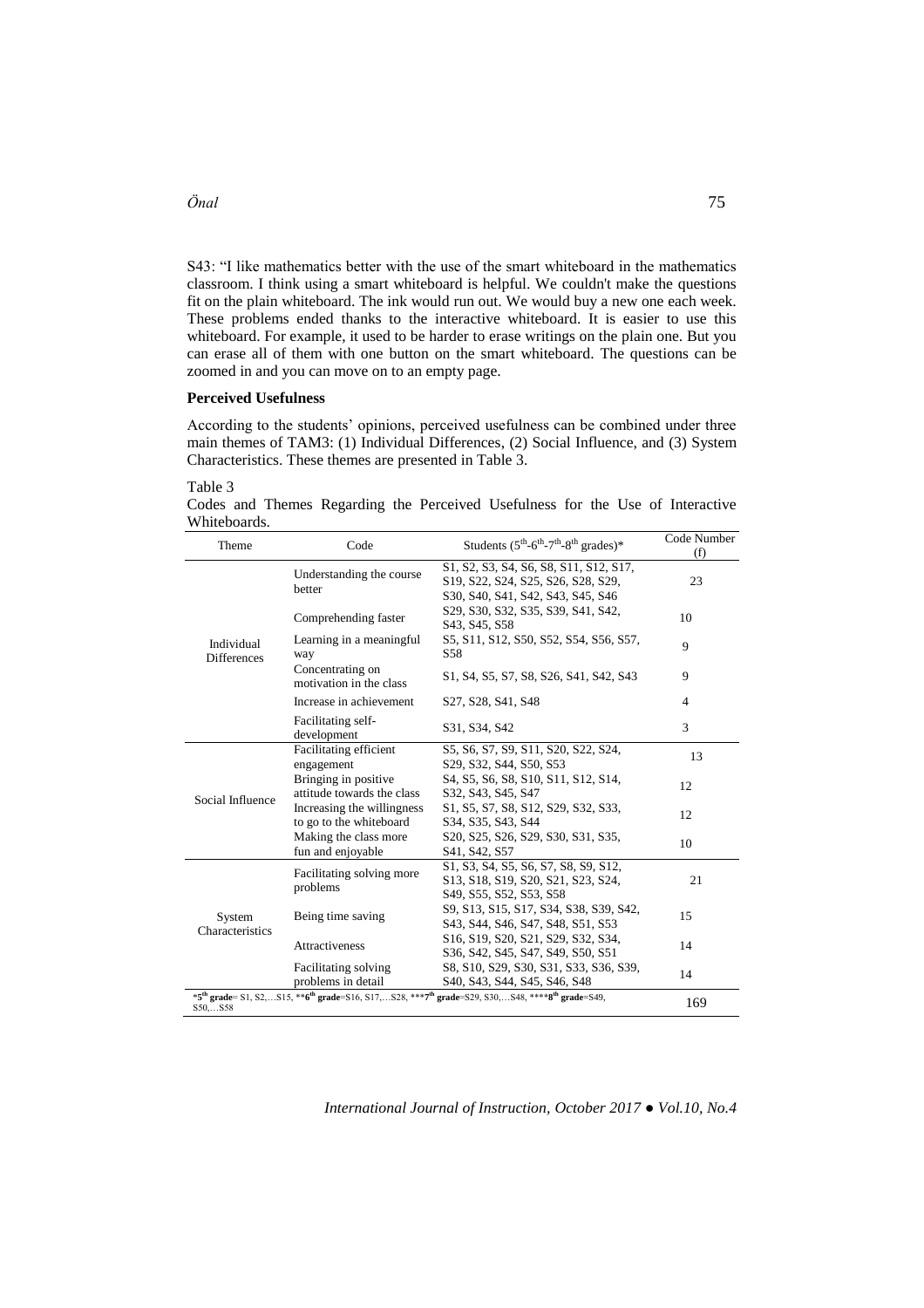Perceived usefulness is defined as individuals' belief in that a technology or system will enhance professional performance and productivity (Davis et al., 1989). For example, not waiting in the queue is a perceived usefulness of an individual who pays the phone bill by means of automatic payment order via the internet instead of going to the bank. The perceived usefulness in the present research refers to students' beliefs as to what extent using the interactive whiteboard in the mathematics classroom will improve their achievements.

According to TAM3, efficient technological integration depends on the perceived usefulness as well as the perceived ease of use. Subsequently, individuals' belief in that interactive whiteboards will provide an important benefit to learning and teaching is considered significant for them to integrate the interactive whiteboard with learning and teaching processes (Hew & Brush, 2007). In this sense, usefulness perceived by the students who participated in the interviews for the use of the interactive whiteboard were coded within the framework of the answers given to the interview questions. As can be seen in Table 3, the students believe that interactive whiteboard makes them understand the course better, and comprehend the subjects taught faster; it provides meaningful learning, concentration on the course and allows for self-development. In this research, some of the student opinions forming the *individual differences* theme were exemplified as follows:

S3: "The interactive whiteboard increased my interest in the mathematics class. I can solve and understand the problems better. I can solve the question which I couldn't before."

S42: "It helps us comprehend the mathematics class better. We are more careful now. I can reinforce the subjects. It's good that we have an interactive whiteboard. I'm more motivated towards my classes."

S41: "It had a positive impact. The mathematics is more fun now. I started to better understand the subjects, which I couldn't before in the mathematics classroom. This will contribute well to my mathematics marks. An interactive whiteboard is a good idea. It's easy to use and we can solve questions on our own."

S35: "I find mathematics more fun with the interactive whiteboard now. I can comprehend the subjects in a better way."

Some of the students also reported that the interactive whiteboard has a social influence. For example, they stated that the use of the interactive whiteboard in the mathematics classroom provides students with effectual engagement in the class, enables students to display positive attitudes towards the class and motivates students to go to the whiteboard, solve problems and touch the whiteboard. Some of the student opinions coded under the *social influence* theme in the research were exemplified as follows:

S28: "I think it's better now. I somehow listen to the teacher better with the help of the interactive whiteboard. I think I'm better in mathematics now. I go to the whiteboard more frequently now.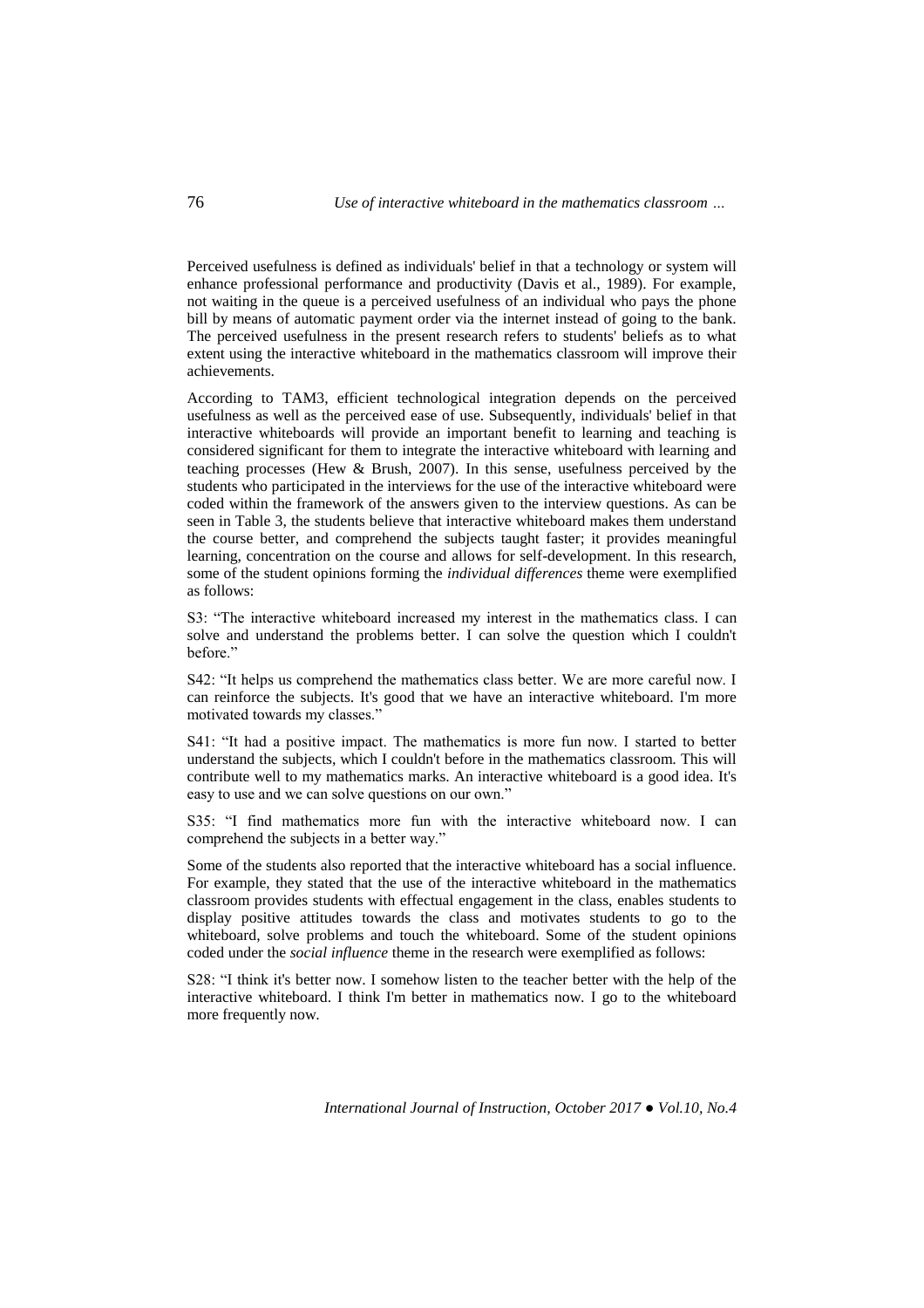S50: "My interest in the courses increased, and I think I listen to the teacher more efficiently in the classroom. I want to go to the interactive whiteboard and solve the problems on my own. Now it is more fun to solve problems on the interactive whiteboard…"

S48: "Using the interactive whiteboard in the mathematics classroom affected my interest towards the lesson. It helps me raise my hand to go to the whiteboard and made me more eager to participate in the class."

Some of the student opinions forming the *system characteristics* in the research were exemplified as follows:

S49: "We're doing more tests on the smart whiteboard. The positive side of the smart whiteboard is that we can both review the subject and solve questions right after."

S38: "…Instead of writing a question in the textbook on the plain whiteboard, we open the question on the interactive whiteboard more quickly and save time. We can also access the sources fast, upscale and downscale the writing easily."

S39: "I would have to write on the plain whiteboard in the mathematics classroom. But we can solve more problems and learn without writing much with the smart whiteboard. We can directly open the questions in our test books on the smart whiteboard."

S58: "Interactive whiteboard is much more advantageous in terms of question diversity.

The chart in Figure 2 was prepared with the answers given by the students regarding the question about which type of whiteboard they preferred in the mathematics classroom in general.



#### Figure 2

Students' preferences regarding the use of the whiteboard in the mathematics classroom

As can be seen in Figure 2, 41 out of 58 students who participated in the research preferred using the interactive whiteboard, while 17 of them preferred using a plain whiteboard for several reasons. When they were asked for an explanation, they mentioned the negative aspects of an interactive whiteboard in general. Based on such opinions of the students, a new category named Perceived Negativities was created by the researcher besides the two main components of TAM3.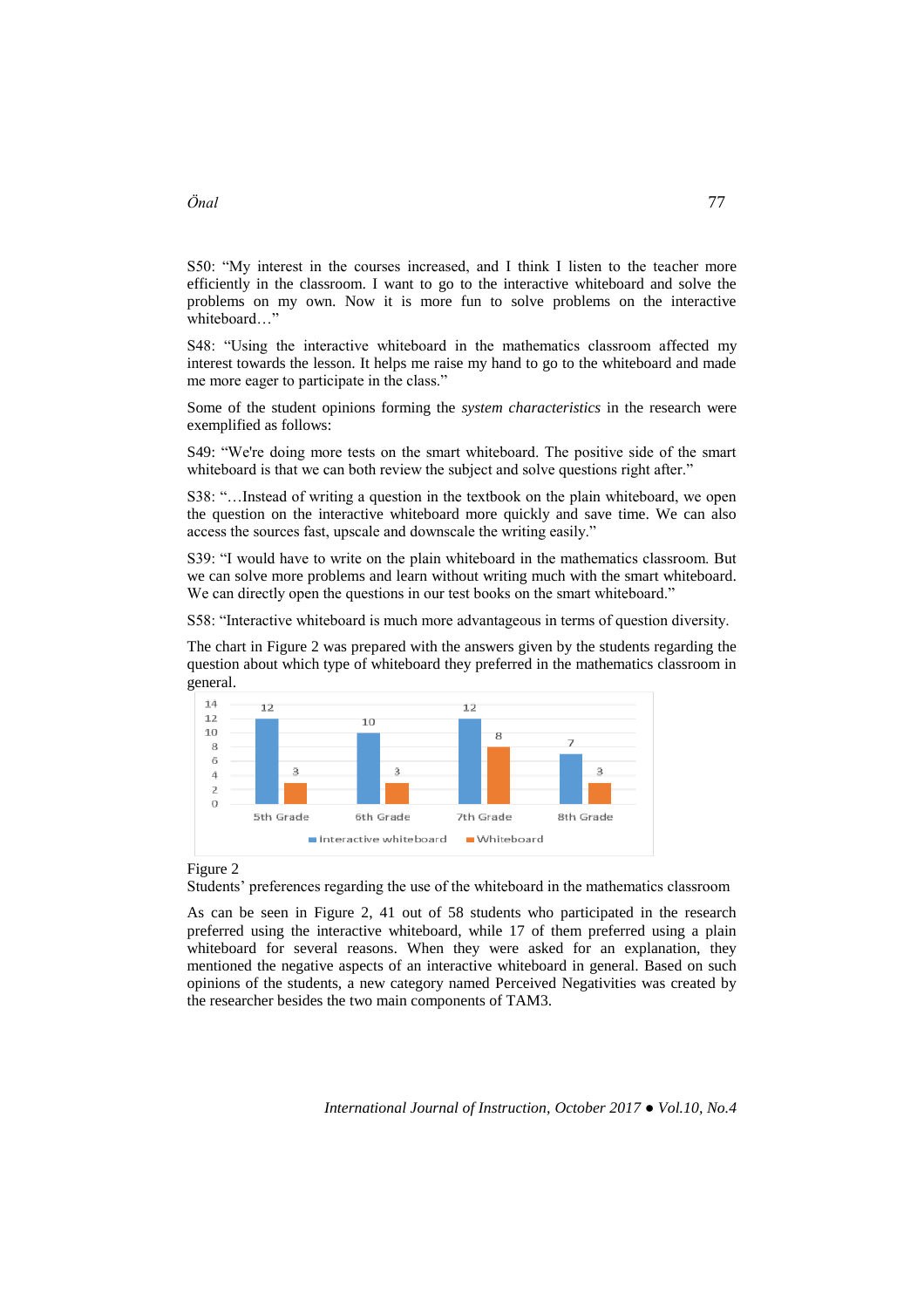# **Perceived Negativities**

Table 4 presents the category of Perceived Negativities in themes formed by combining the negative opinions obtained from the codes.

### Table 4

Codes and Themes Regarding the Perceived Negativities for the Use of Interactive Whiteboards.

| Theme                                                                                                                                                      | Code                                                 | Students $(5th-6th-7th-8th$ grades)*                                                                                                                                                                             | Code<br>Number (f) |
|------------------------------------------------------------------------------------------------------------------------------------------------------------|------------------------------------------------------|------------------------------------------------------------------------------------------------------------------------------------------------------------------------------------------------------------------|--------------------|
| Health<br>Problems                                                                                                                                         | Health hazards to the eye                            | S1, S2, S6, S7, S8, S9, S10, S12, S15,<br>S26, S31, S35, S38, S39, S40, S42, S44,<br>S <sub>45</sub> , S <sub>47</sub> , S <sub>48</sub> , S <sub>54</sub> , S <sub>55</sub> , S <sub>56</sub> , S <sub>57</sub> | 24                 |
|                                                                                                                                                            | Radiation                                            | S <sub>11</sub> , S <sub>23</sub> , S <sub>25</sub> , S <sub>54</sub> , S <sub>56</sub>                                                                                                                          | 5                  |
|                                                                                                                                                            | Headache                                             | S <sub>1</sub> , S <sub>12</sub> , S <sub>37</sub>                                                                                                                                                               | 3                  |
| Technical<br>Problems                                                                                                                                      | Waste of time                                        | S5, S32, S38, S39, S41, S47, S48, S54                                                                                                                                                                            | 8                  |
|                                                                                                                                                            | Possibility of malfunction                           | S33, S35, S37, S47                                                                                                                                                                                               | $\overline{4}$     |
|                                                                                                                                                            | Dependency on electricity                            | S <sub>1</sub> , S <sub>8</sub> , S <sub>35</sub>                                                                                                                                                                | 3                  |
| Personal<br>Reasons                                                                                                                                        | One cannot see it from the<br>desks in the back row. | S <sub>29</sub> , S <sub>41</sub> , S <sub>48</sub> , S <sub>51</sub> , S <sub>55</sub>                                                                                                                          | 5                  |
|                                                                                                                                                            | Plain whiteboard is more<br>practical to use.        | S38, S39, S40                                                                                                                                                                                                    | 3                  |
|                                                                                                                                                            | It is distractive.                                   | S <sub>27</sub> , S <sub>53</sub>                                                                                                                                                                                | $\overline{c}$     |
| *5 <sup>th</sup> grade= S1, S2,S15, **6 <sup>th</sup> grade= S16, S17,S28, ***7 <sup>th</sup> grade= S29, S30,S48, ****8 <sup>th</sup> grade= S49, S50,S58 |                                                      |                                                                                                                                                                                                                  | 57                 |

As can be seen in Table 4, the majority of the students stated that the interactive whiteboard was harmful to their eyes and to their health because of radiation emission, and that they got a headache following extended usage. Based on these opinions, some of the student opinions forming the *health problems* theme were exemplified as follows:

S6: "My eyes are damaged because I sit close to the smart whiteboard."

S23: "I think it emits radiation because it is electronic."

S35: "I think my eyesight will deteriorate because I'm close to the interactive whiteboard."

S54: "It hurts our eyes because we look at the light for long and we are amidst radiation. I think these are the negative sides of the smart whiteboard."

On the other hand, some of the students stated that the interactive whiteboard causes waste of time in the mathematics classroom. It is likely to be broken and it will not be of use when the electricity goes out because it is dependent on electricity. The following are some of the opinions that can be considered related to both health and technical problems:

S39: "Deterioration of the eyesight, blurry eyesight when viewed for long and a waste of time until it is turned on are the negative aspects of an interactive whiteboard."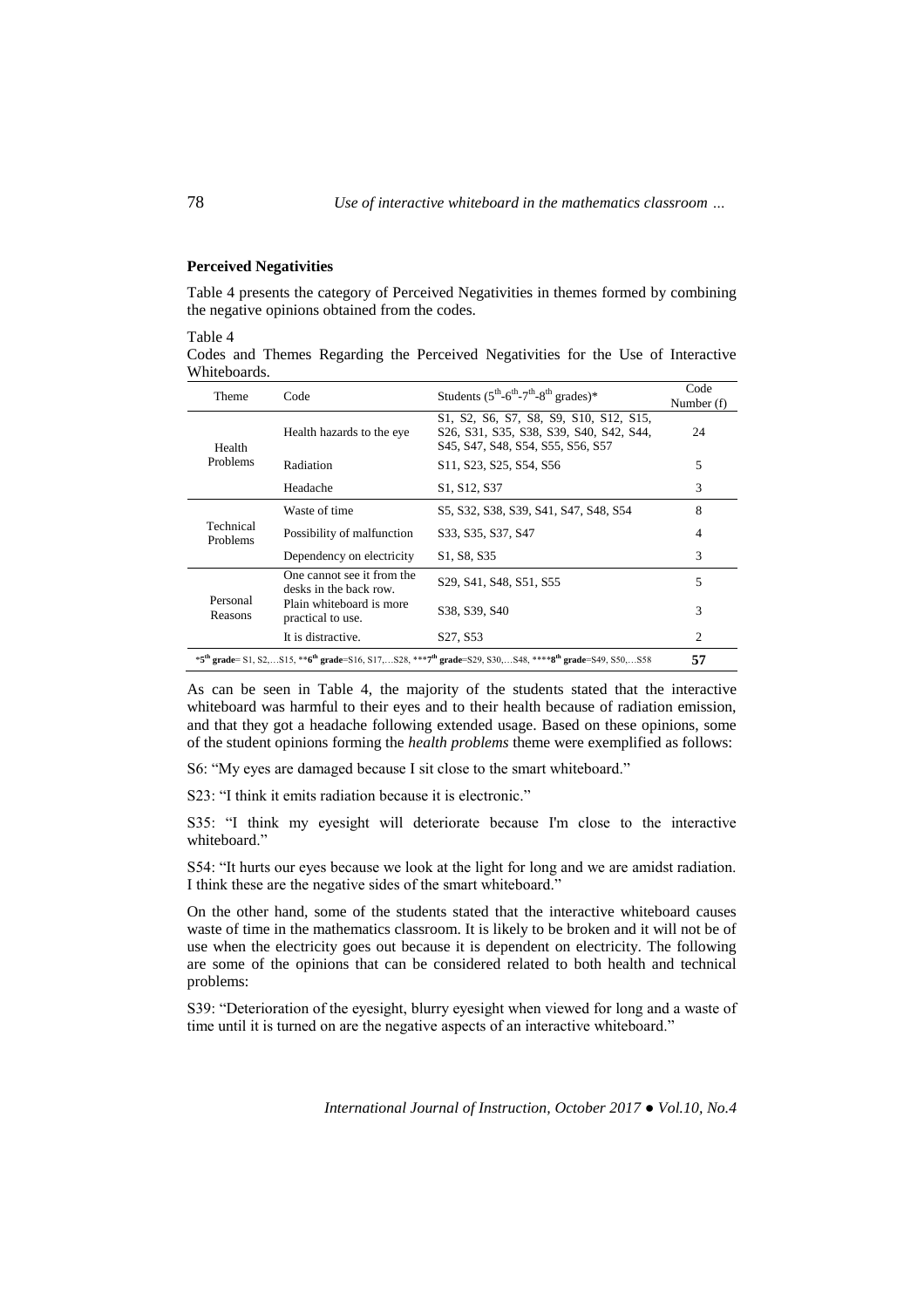# S9: "Upon looking very closely, your eyes become blurry and you can write inaccurately when writing using the pen of the interactive whiteboard."

Moreover, some other student opinions combined under the *personal reasons* theme are that it is hard to see the interactive whiteboard from the desks at the rear end of the classroom because it is small, and they become distracted because they cannot follow the interactive whiteboard. There were students who stated that the plain whiteboard was more practical for mathematical operations, while the interactive whiteboard distracted their attention. Some of the opinions related to the personal reasons are as follows:

S29: "Our friends may feel uncomfortable because they can't see the problems clearly from the desks in the back row."

S27: "The smart whiteboard distracts attention too much, so you can't concentrate."

S35: "I prefer the plain whiteboard. The interactive whiteboard may sometimes malfunction. Sometimes it doesn't run because the electricity goes out."

One of the important findings obtained in this study, which investigates what students think about learning mathematics with the help of technology (using the interactive whiteboard), is to include students' opinions in the negative perception component, which is not among the components of the TAM3 model. As it can be seen from the findings, the individuals mentioned that there are negative perceptions that could prevent health problems, technical problems and the use of technology due to personal reasons. In order for these negative perceptions to be eliminated, the interactive whiteboard producers must be informed and users should be provided with the necessary precautions.

# **CONCLUSION AND RECOMMENDATIONS**

In support of the opinions given by the students in the research, a study by Cogill (2002) reported that interactive whiteboards facilitate information transfer and enable students to construct information, allow delivering a presentation using images and have advantages such as facilitation of asking questions and discussing the answers, reinforcing the subjects, giving feedback and enriching the course via the internet. The findings achieved in the research are in consistency with the results of other studies which found that students enjoy using the interactive whiteboard in the classroom, they are more motivated towards the course and feel more interested in the course (Alexiou Ray, 2006; Glover & Miller, 2001; Sunkur, Şanlı & Arabacı, 2011). Another result obtained in these studies is that interactive whiteboards ensure students' effectual engagement and participation in the classroom, as found in this research too.

As regards perceived ease of use, similar to the findings of this research, Klammer, Newman, Farrell, Bilezikjiann & Landay (2001) concluded that interactive whiteboards enable teachers to present the materials they prepare and use several elements via the internet in terms of the ease of using interactive whiteboards. Moreover, similar to the findings of this research, Adıgüzel, Gürbulak and Sarıçayır (2011) stated in their research that these whiteboards enable students to experience the feeling of interacting

# *Önal* 79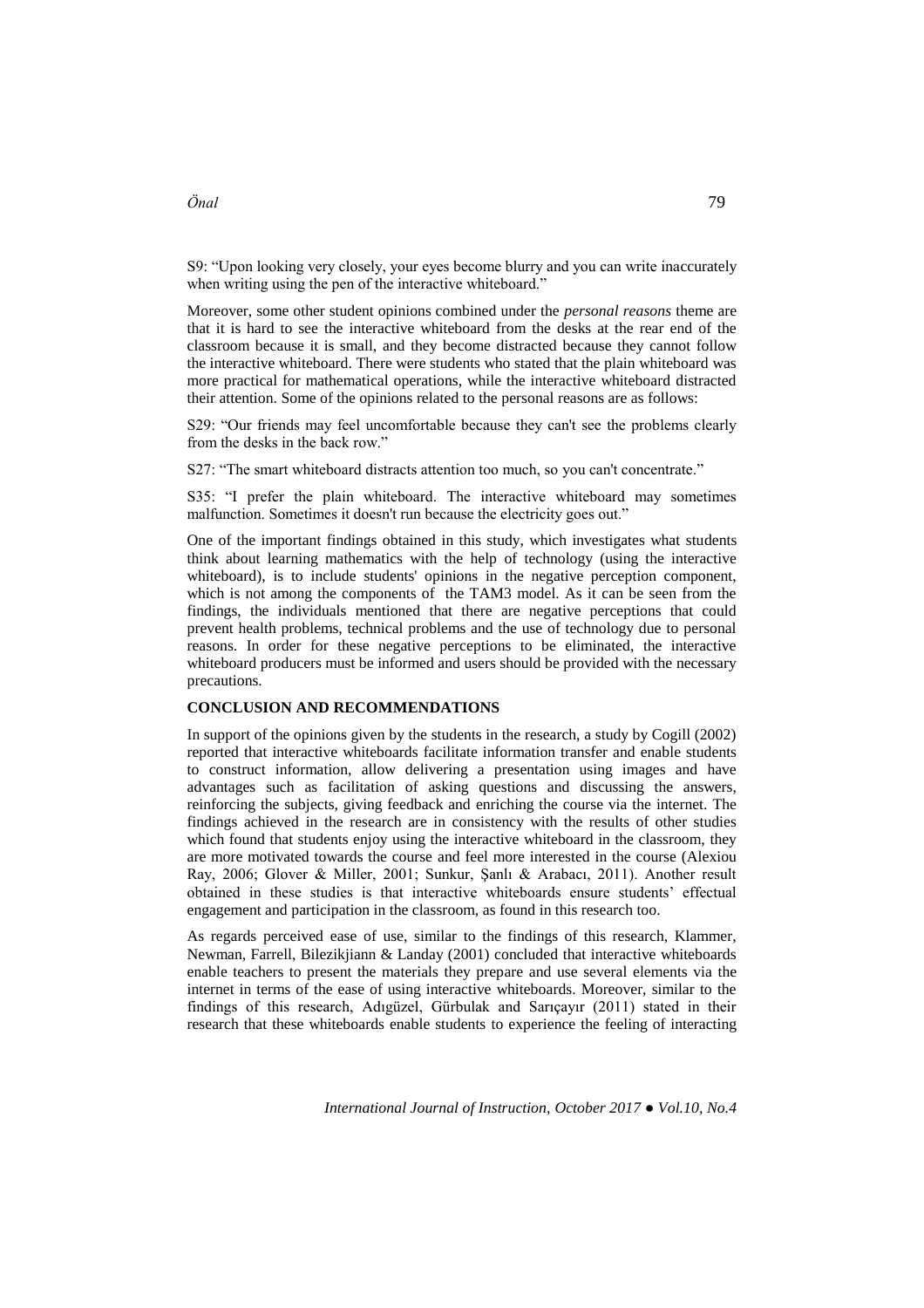by touching and it is easy to use the interactive whiteboard due to its resemblance to the computer.

As regards perceived usefulness, there are studies in the literature regarding how interactive whiteboards contribute to meaningful learning and how it ensures effectual engagement in the class (Altınçelik, 2009) to facilitate learning and how students understand the subjects better (Gillen et al., 2006; Preston & Mowbray, 2008). In addition, the students asserted that the interactive whiteboard makes mathematics more fun and enjoyable, increasing their mathematical achievements. There are similar studies in the literature showing that interactive whiteboard provides significant learning (Lipton & Lipton, 2010) and increases academic achievement (Akçayır, 2011). Finally, some other student opinions on the benefits of an interactive whiteboard in the mathematics classroom were combined under the *system characteristic* theme. The opinions combined under this theme are facilitating solving more problems and in detail, saving time due to faster instruction. In the research conducted by Adıgüzel, Gürbulak and Sarıçayır (2011), it was stated that one of the benefits of interactive whiteboards was that it was time-saving as its use enabled faster instruction.

As for perceived negativities, there are parallel findings reported in the literature, such as the malfunction of the interactive whiteboard, the waiting time before it is turned on, technical failures and distraction (Altınçelik, 2009; Hall & Higgins 2005). Yet, these opinions are less frequently reported than the ones in the categories of perceived ease of use or perceived usefulness. In the light of these findings, it is recommended that certain precautions be taken to eliminate these problems and interactive whiteboards are kept in the classrooms for use by teachers and students.

When considering participants' opinions about possible benefits of the use of the interactive whiteboards for teachers, they reported that interactive whiteboards facilitate the job of teachers and teachers can make more effective presentations with the help of visual and audio elements. They also stated that it is time-saving because it does not require drawing some shapes or writing wrong problems. Similarly, Bilici (2011) revealed that teachers think that the interactive whiteboard makes classes more effective and efficient, facilitates instruction and saves time. Thus, some recommendations can be made in accordance with the results achieved in the present research.

Despite the negative opinions regarding the use of the interactive whiteboard during the learning and teaching process, the efficient use of interactive whiteboards should be popularized in the mathematics classrooms because the students provided rather positive opinions on the components of TAM3.

Teachers should be provided with the competence of using interactive whiteboards because the students stated that their friends may lose time when their teachers cannot use the interactive whiteboard professionally.

Since the participants asserted that using interactive whiteboards affects eye health negatively and causes headaches, manufacturers of the interactive whiteboards placed in the classrooms within the framework of the FATIH project should take precautions to eliminate or, at least, mitigate these limitations.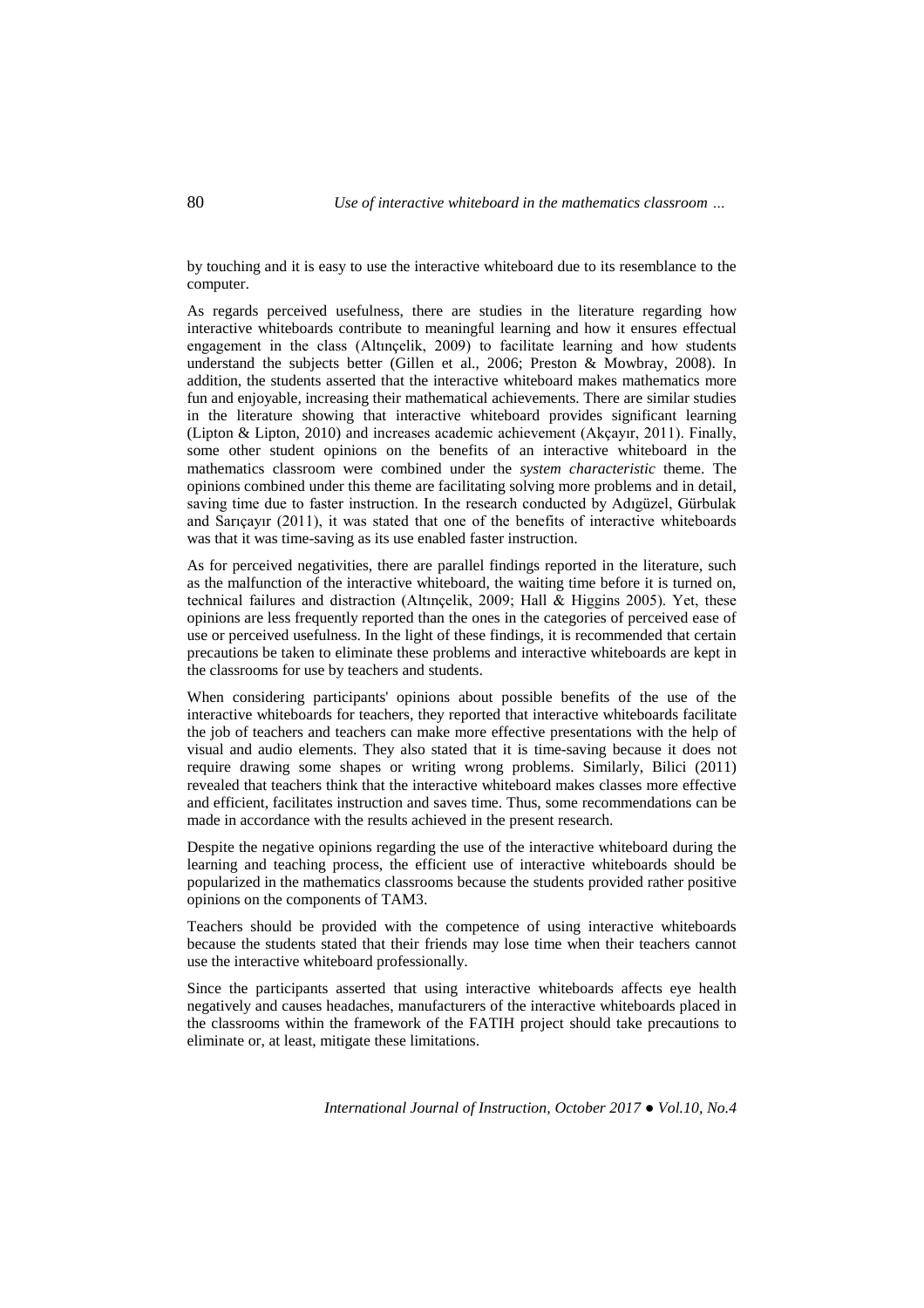Finally, it is suggested that long-term and multi-dimensional evaluation activities should be planned and carried out in other classes that cause learning difficulties, such as those in mathematics.

#### **REFERENCES**

Adıgüzel, T., Gürbulak, N., & Sarıçayır, H. (2011). Akıllı tahtalar ve öğretim uygulamaları. *Mustafa Kemal Üniversitesi Sosyal Bilimler Enstitüsü Dergisi, 8*(15), 457-471.

Akçayır, M. (2011). *Akıllı tahta kullanılarak işlenen matematik dersinin sınıf öğretmenliği birinci sınıf öğrencilerinin başarı, tutum ve motivasyonlarına etkisi*. (Unpublished master thesis). Gazi Üniversitesi, Ankara.

Alexiou-Ray, J. (2006). Benefits of the one-to-one ratio on learning: Parental perceptions and student attitudes. Retrieved March 5, 2017 from: <https://www.iste.org/Content/Research>

Altınçelik, B. (2009). *İlköğretim düzeyinde öğrenmede kalıcılığı ve motivasyonu sağlaması yönünden akıllı tahtaya ilişkin öğretmen görüşleri*. (Unpublished master thesis). Sakarya Üniversitesi, Sakarya.

Beauchamp, G. (2004). Teacher use of the interactive whiteboard in primary schools: Towards an effective transition framework. *Technology, Pedagogy and Education, 13*(3), 327-348.

Berg, B. L. (2001). *Qualitative research methods social sciences*. Boston: Allyn and Bacon.

Bilici, A. (2011). *Öğretmenlerin bilişim teknolojileri cihazlarının eğitsel bağlamda kullanımına ve eğitimde Fatih projesine yönelik görüşleri: Sincan İl Genel Meclisi İ.Ö.O. Örneği*. Paper presented at the meeting of V. International Computer & Instructional Technologies Symposium, Elazığ.

Bunch, J. C., Robinson, J. S., & Edwards, M. C. (2012). Measuring the relationship between agriculture teachers' self-efficacy, outcome expectation, interest, and their use of interactive whiteboards. *Journal of Agricultural Education, 53*(1), 67-80.

Cogill, J. (2002). How is the interactive whiteboard being used in the primary school and how does this affect teachers and teaching. Retrieved March 5, 2017 from: [http://www.activewhiteboards.co.uk/ifs\\_interactive\\_whiteboards\\_in\\_the\\_primary\\_school.pdf](http://www.activewhiteboards.co.uk/ifs_interactive_whiteboards_in_the_primary_school.pdf)

Çoklar, A. N., & Tercan, İ. (2014). Opinions of teachers toward the use of smart boards. *Elementary Education Online, 13*(1), 48-61.

Davis, F. D., Bagozzi, R., & Warshaw, P. (1989). User acceptance of computer technology: A comparison of two theoretical models. *Management Science, 35*(8), 982- 1003.

Davis, F. D. (1989). Perceived usefulness, perceived ease of use, and user acceptance of information technology. *MIS Quarterly, 13*(3), 319-339.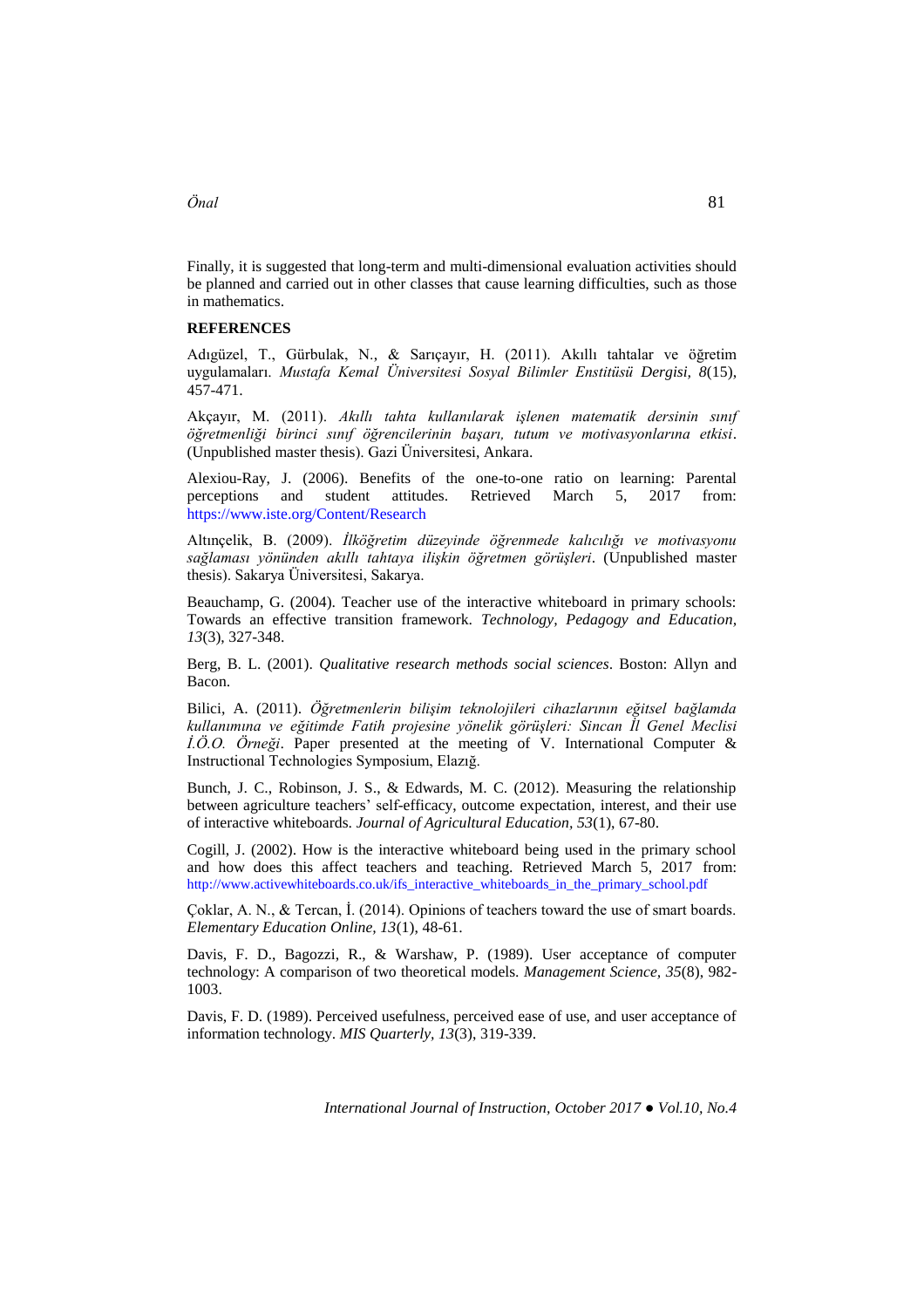Gillen, J., Kleine Staarman, J., Littleton, K., Mercer, N., & Twiner, A. (2006). *A "Learning revolution"? Investigating pedagogic practices around interactive whiteboards in british primary classrooms*. Paper presented at the meeting of The AERA Conference, San Frasisco, USA.

Glover, D., & Miller, D. (2001). Running with technology: The pedagogic impact of the large-scale introduction of interactive whiteboards in one secondary school. *Journal of Information Technology for Teacher Education, 10*(3), 257–278.

Görhan M. F., & Öncü, S. (2015). Öğretmen ve idareci gözünde etkileşimli tahta: kullanım kolaylığı ve yarar algısı üzerine bir durum çalışması. *Journal of Teacher Education and Educators, 4*(1), 53-77.

Hall, I., & Higgins, S. (2005). Primary school students' perception of interactive whiteboards. *Journal of Computer Assisted Learning, 21*(2), 102-117.

Hew, K. F., & Brush, T. (2007). Integrating technology into K-12 teaching and learning: Current knowledge gaps and recommendations for future research. *Education Technology Research and Development, 55*(3), 223-252.

Keser, H., & Çetinkaya, L. (2013). Öğretmen ve öğrencilerin etkileşimli tahta kullanımına yönelik yaşamış oldukları sorunlar ve çözüm önerileri. *Turkish Studies, 8*(6), 377-403.

Klammer, S., R., Newman, M., W., Farrell,R., Bilezikjiann, M., & Landay, J., A., (2001). *The designers outpost: A tangmble interface for collarative web site design*. Proceedings of the 14th annual ACM symposium on User interface software and technology. Retrieved March 5, 2017 from: technology. Retrieved March 5, 2017 from: <http://portal.acm.org/citation.cfm?id=502350>

Lau, I. (2011). Teachers for "Smart Classrooms": The extent of implementation of an interactive whiteboard-based Professional development program on elementary teachers' instructional practices. *Interdisciplinary Journal of E-Learning & Learning Objects,7*, 275-289.

Lipton, M. L., & Lipton, L. G. (2010) Enhancing the radiology learning experience with electronic white board technology. *American Journal of Roentgenology, 194*(6), 1547-1551.

Ma, W. W., Andersson, R., & Streith, K. O. (2005). Examining user acceptance of computer technology: An empirical study of student teachers. *Journal of Computer Assisted Learning, 21*(6), 387-395.

Menzi, N., Önal, N., & Çalışkan, E. (2012). Mobil teknolojilerin eğitim amaçlı kullanımına yönelik akademisyen görüşlerinin teknoloji kabul modeli çerçevesinde incelenmesi. *Ege Eğitim Dergisi, 13*(1), 40-55.

Merriam, S. B. (1998). *Qualitative research and case study applications in education: Revised and expanded from case study research in education*. San Francisco, CA: Jossey-Bass.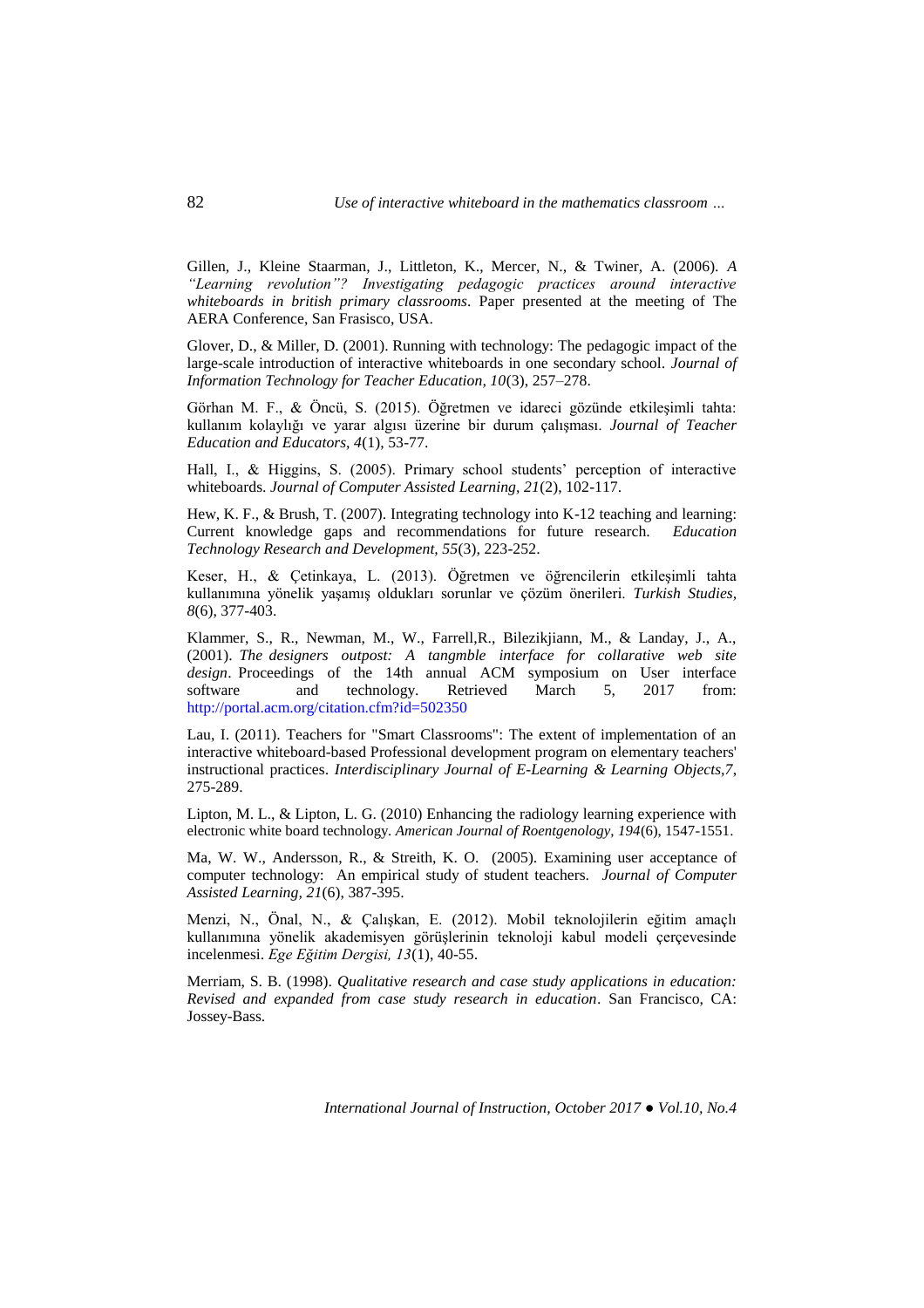Milli Eğitim Bakanlığı. (2013). *Ortaokul matematik dersi (5, 6, 7 ve 8. sınıflar) öğretim programı*. Ankara: Devlet Kitapları Müdürlüğü.

Ng, M. W. E., Shroff, R. H., & Lim, C. P. (2013). Applying a modified technology acceptance model to qualitatively analyse the factors affecting e-portfolio implementation for student teachers' in field experience placements. *Issues in Informing Science and Information Technology, 10*, 355-365.

Önal, N. (2014). *Ortaokul matematik öğretmenlerinin bilişim teknolojileri yeterliliklerine ilişkin görüşleri*. (Unpublished doctoral dissertation). Gazi Üniversitesi, Ankara.

Preston, C., & Mowbray, L. (2008). Use of SMART boards for teaching, learning and assessment in kindergarten science. *Teaching Science, 54*(2), 50-53.

Sunkur, M. Şanlı, Ö., & Arabacı İ.B. (2011). *Akıllı tahta uygulamaları konusunda ilköğretim II. kademe öğrencilerinin görüşleri (Malatya ili örneği).* V. International Computer & Instructional Technologies Symposium, Fırat Üniversitesi, Elazığ.

Teo, T. (2009). Modelling technology acceptance in education: A study of preservice teachers. *Computers & Education, 52*(2), 302-312.

Teo, T. (2010). Examining the influence of subjective norm and facilitating conditions on the intention to use technology among pre-service teachers: A structural equation modeling of an extended technology acceptance model. *The Asia-Pacific Education Researcher, 11*(2), 253-262.

Teo, T., Ursavaş, Ö. F., & Bahçekapılı, E. (2012). An assessment of pre-service teachers' technology acceptance in Turkey: A structural equation modeling approach. *The Asia-Pacific Education Researcher, 21*(1), 191-202.

Turan, A. H., & Çolakoğlu, B. E. (2008). Yükseköğrenimde öğretim elemanlarının teknoloji kabulü ve kullanımı: Adnan Menderes Üniversitesi'nde ampirik bir değerlendirme. *Doğuş Üniversitesi Dergisi, 9*(1), 106-121.

Ursavaş, Ö. F. (2014). *Öğretmenlerin bilişim teknolojilerini kullanmaya yönelik davranışlarının modellenmesi*. (Unpublished doctoral dissertation). Gazi Üniversitesi, Ankara.

Ursavaş, Ö. F., Şahin, S., & Mcilroy, D. (2014). Technology acceptance measure for teachers: T-TAM/ Öğretmenler için teknoloji kabul ölçeği: Ö-TKÖ. *Eğitimde Kuram ve Uygulama, 10*(4), 885-917.

Venkatesh, V., & Bala, H. (2008). Technology Acceptance Model 3 and a research agenda on interventions. *Decision Sciences, 39*(2), 273–315.

Venkatesh, V., & Davis, F. D. (2000). A theoretical extension of the technology acceptance model: Four longitudinal field studies. *Management Science, 46*(2), 186–204.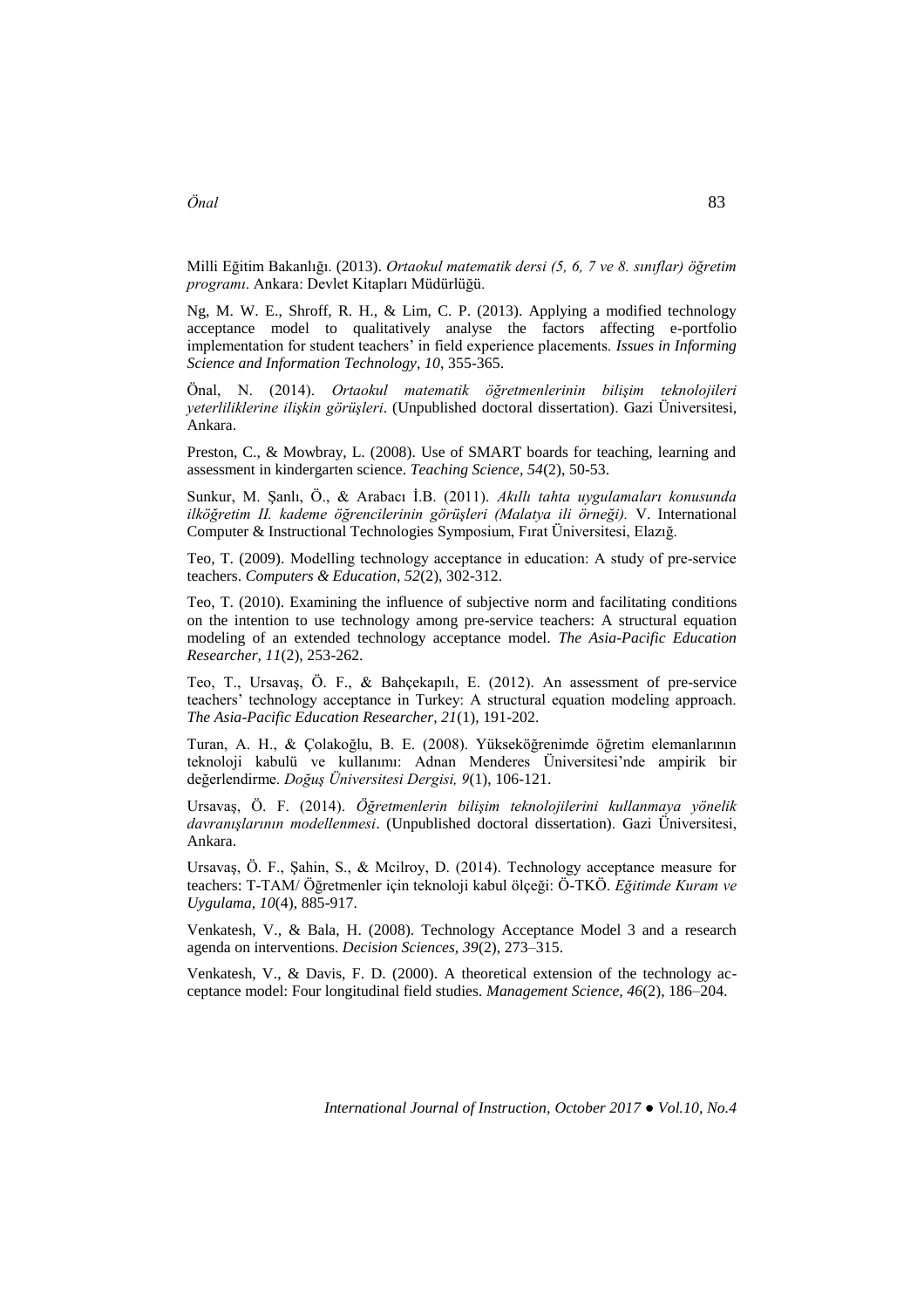Venkatesh, V., Morris, M. G., Davis, G.B., & Davis F. D. (2003). User acceptance of information technology: Toward a unified view. *Management Information Systems Quarterly, 27*(3), 425-478.

Yıldırım, A., & Şimşek, H. (2008). *Sosyal bilimlerde nitel araştırma yöntemleri*. Ankara: Seçkin

Yin, R. K. (2003). *Case study research: Design and methods*. Beverly Hills, CA: Sage Publication.

#### **Turkish Abstract Matematik Dersinde İnteraktif Tahta Kullanımı: Teknoloji Kabul Modeli Çerçevesinde Öğrencilerin Algıları**

Bu araştırmanın amacı, öğrencilerin matematik dersinde interaktif tahta kullanılmasına ilişkin algılarını Teknoloji Kabul Modeli çerçevesinde ortaya koymaktır. Bulgulara göre, katılımcıların interaktif tahtanın matematik dersinde kullanılmasına yönelik olumlu algılara sahip oldukları ortaya çıkmıştır. İnteraktif tahta kullanımının özellikle, öğrencilerin dersi daha iyi anlamalarını sağladığı, öğrencilerin sınıfta anlamlı öğrenme ve etkili etkileşimde bulunmalarına, öğrencilerin konsantrasyonlarının artmasına ve zamandan tasarruf etmelerinin sağlanmasına katkıda bulunduğu için yararlı bulunduğu ortaya çıkmıştır. Bu bağlamda katılımcıların interaktif beyaz tahtanın kullanımını yararlı ve kolay bulduğu sonucuna varılmıştır.

Anahtar Kelimeler: mathematics, interactive whiteboard, technology acceptance model (TAM)

#### **French Abstract**

#### **Utilisation de tableau blanc interactif dans la salle de classe de mathématiques: les perceptions d'Étudiants dans le cadre du Modèle Technologique D'acceptation**

Le but de la recherche présente était de révéler les perceptions des étudiants quant à l'utilisation du tableau blanc interactif dans la salle de classe de mathématiques dans le cadre du Modèle Technologique D'acceptation. Basé sur les conclusions, il a été révélé que les participants avaient les perceptions positives de l'utilisation du tableau blanc interactif dans la salle de classe de mathématiques. Spécifiquement, ils l'ont trouvé avantageux parce qu'il a permis aux étudiants de mieux comprendre le cours, a permis aux étudiants à engagé dans l'apprentissage significatif et l'engagement efficace dans la salle de classe, la concentration des étudiants accrus et a gagné du temps. Il a été conclu que les participants ont trouvé l'utilisation du tableau blanc interactif utile et facile.

Mots Clés: mathématiques, tableau blanc interactif, modèle technologique d'acceptation (TAM)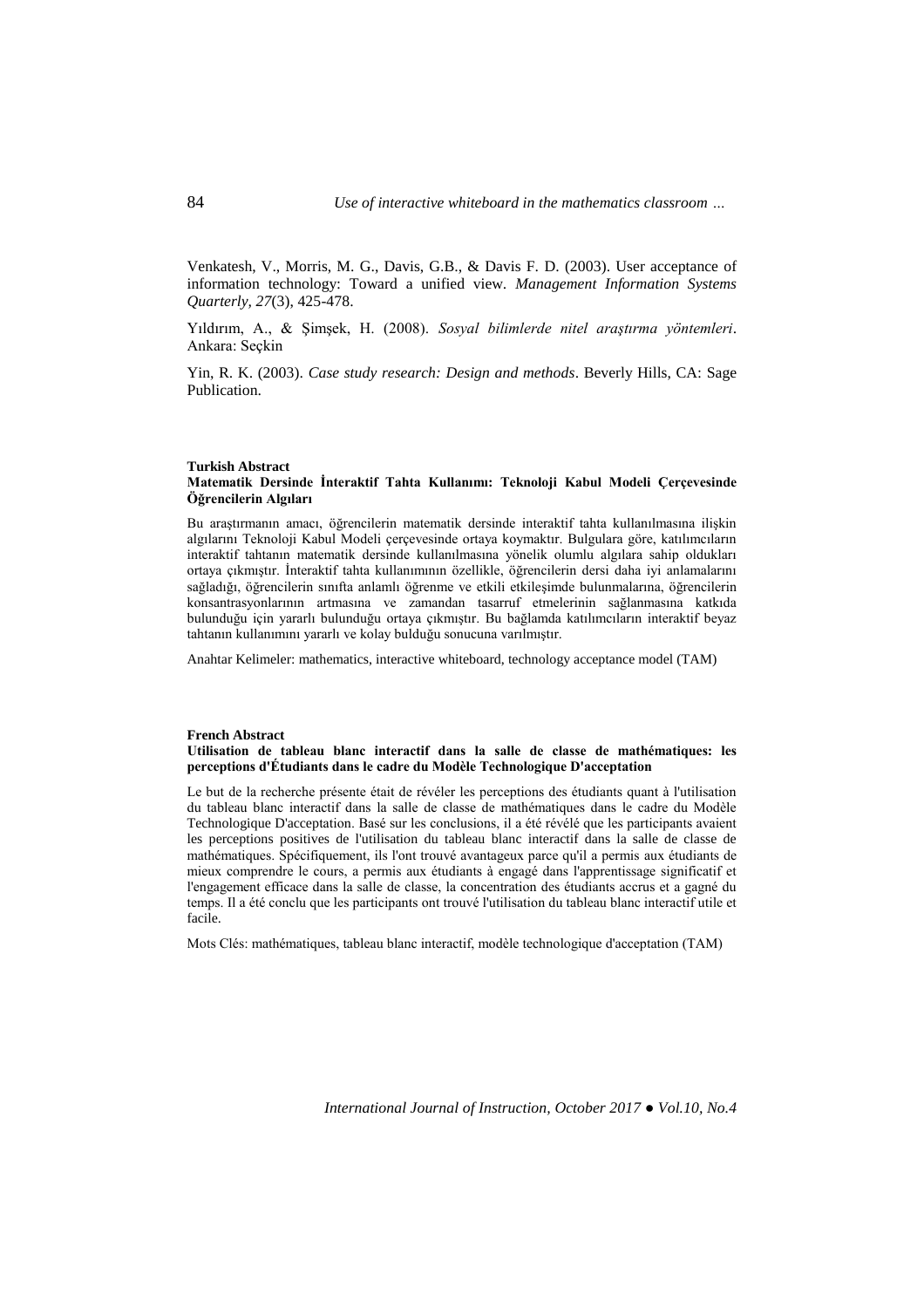#### **Arabic Abstract**

**استخدام السبورة التفاعلية في الفصول الدراسية الرياضيات: تصورات الطالب في إطار نموذج قبول التكنولوجيا**

والغرض من هذا البحث هو الكشف عن تصورات الطالب فيما يتعلق باستخدام السبورة التفاعلية في الفصول الدراسية الرياضيات في إطار نموذج قبول التكنولوجيا واستنادا إلى النتائج، تم الكشف عن أن المشاركين لديهم تصورات إيجابية عن استخدام السبورة التفاعلية في الفصول الدراسية الرياضيات. على وجه التحديد، وجدوا أنها مفيدة ألنها تمكن الطالب من فهم أفضل للدورة، تمكين الطالب من المشاركة في التعلم ذات مغزى والمشاركة الفعلية في الفصول الدراسية، وزيادة تركيز **.**الطالب، وتوفير الوقت. واستنتج أن المشاركين وجدوا استخدام السبورة التفاعلية مفيدة وسهلة

الكلمات الرئيسية: الرياضيات، السبورة التفاعلية، نموذج قبول التكنولوجيا (TAM(

#### **German Abstract Einsatz von interaktiven Whiteboards im Mathematik-Klassenzimmer: Schülerwahrnehmungen im Rahmen des Technologieakzeptanzmodells**

Der Zweck der vorliegenden Forschung war es, die Wahrnehmung der Schüler in Bezug auf die Verwendung des interaktiven Whiteboards im Mathematik-Klassenzimmer im Rahmen des Technologieakzeptanzmodells zu vermitteln. Basierend auf den Ergebnissen zeigte sich, dass die Teilnehmer positive Wahrnehmungen über die Verwendung des interaktiven Whiteboards im Mathematik-Klassenzimmer hatten. Speziell fanden sie es vorteilhaft, weil es den Schülern ermöglichte, den Kurs besser zu verstehen, den Schülern die Möglichkeit zu geben, sinnvolles Lernen und effektives Engagement im Klassenzimmer zu vermitteln, die Konzentration der Schüler zu erhöhen und Zeit zu sparen. Es wurde festgestellt, dass die Teilnehmer die Verwendung der interaktiven Whiteboard nützlich und einfach fanden.

Schlüsselwörter: mathematik, interaktives whiteboard, technologieakzeptanzmodell (TAM)